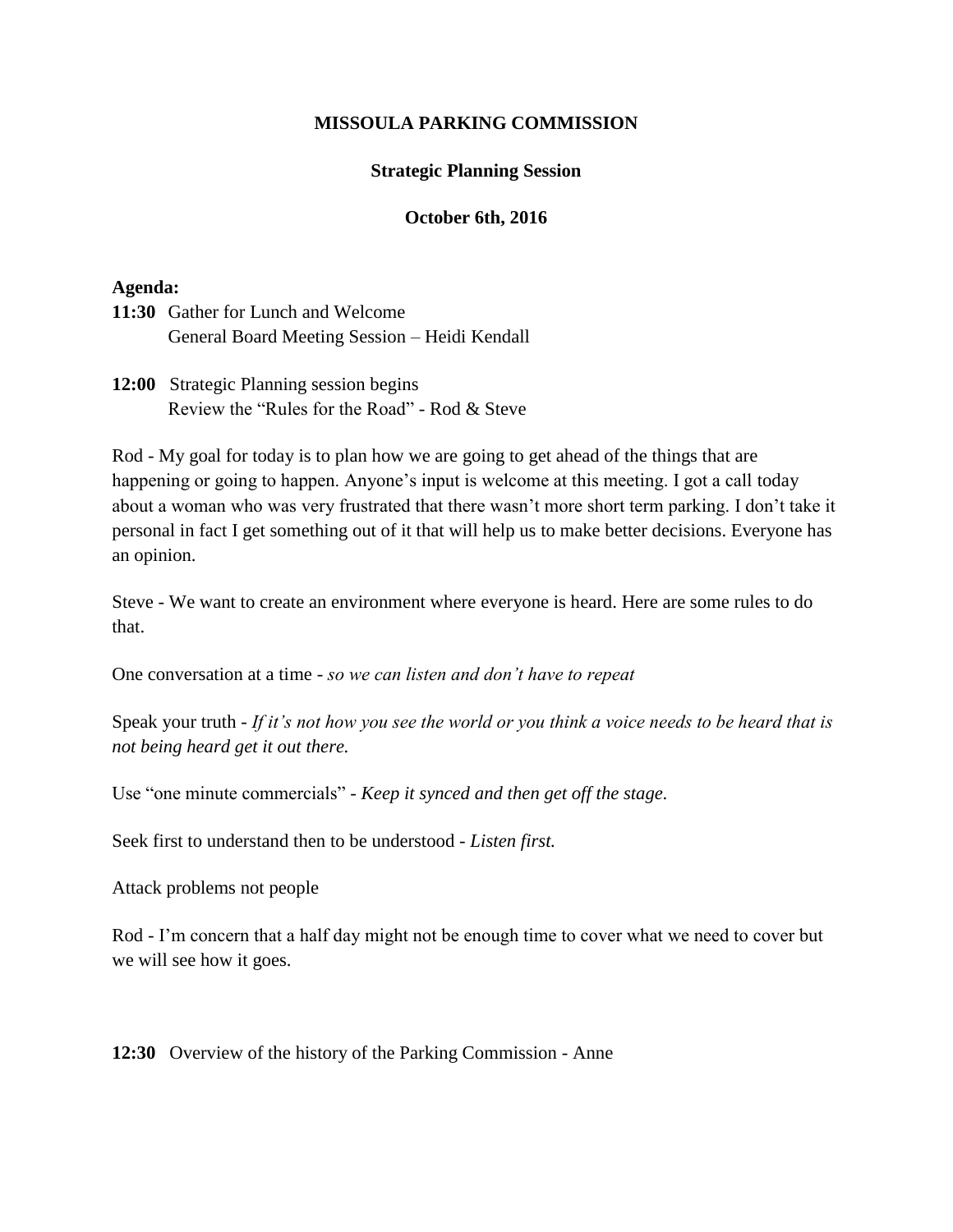Anne - The parking commission has been around for a long time and so have parking meters. Trends have happened in Decades. To begin in 1947 Duncan penny meters were installed in Missoula and enforced by the police dept. A lot of times if you go into an older house people say it has good bones. Well our town has good bones. We have wide streets as a result of the trade hub so a horse drawn carriage could do a U turn on Pine and Main Street. We were able to have angle parking which is a lot denser than other types parking. We have alleys. As you go up and down Higgins you can go down one way alleys and turn back around. Our main street goes up to the Depot and turns back around which keeps people downtown. We have Higgins and Broadway in the core of our downtown. Often those through fairs bypass the downtown but ours goes right through it. And we have a river that runs through it all. We have good bones here.

Big impact is in 1964 the Higgins Avenue Bridge was rebuilt so in 1964 when the bridge was built it allowed passage underneath. A levy system was built that allowed the city to set up those riverfront parking lots. Has been consistent throughout.

#### **The 70's was an era of organization and authority**

The parking commission Formed in 1971 - and outlined its powers, which granted the city of Missoula to define its role and ordinances. The parking is defined as a component unit. The Parking Commission keeps its revenue, it does not go to the general fund, it has a lot of authority which helped the Parking Commission maintain its position.

Larry Donohue, a consultant from Chicago for airports started advising the Parking Commission in Missoula on how to set up policies. He was honored at age 95 for his contribution. He was the founding block for the parking commission.

Our organization chart is vertical, meaning we are vertically organized. We have a Board of Directors and staff and the means to manage parking with a comprehensive plan. We oversee enforcement, maintenance, security, safety and public relations. It's all contained under one umbrella.

Most Parking Commissions are horizontally organized. They come out of the Police department instead of having one over reaching authority that combines the overarching picture. That's a big issue because it reduces its effectiveness. In the 70's the downtown infrastructure was deteriorating. In 1976 the South Gate Mall was built. Most of the cities in the county took the meters out thinking that the meters were a deterrent for people to come downtown.

#### **1980's the era of building**

Made employee parking. Created the first serve parking lot that later became a structure. It's a combination of what we own and what we manage that's the cities.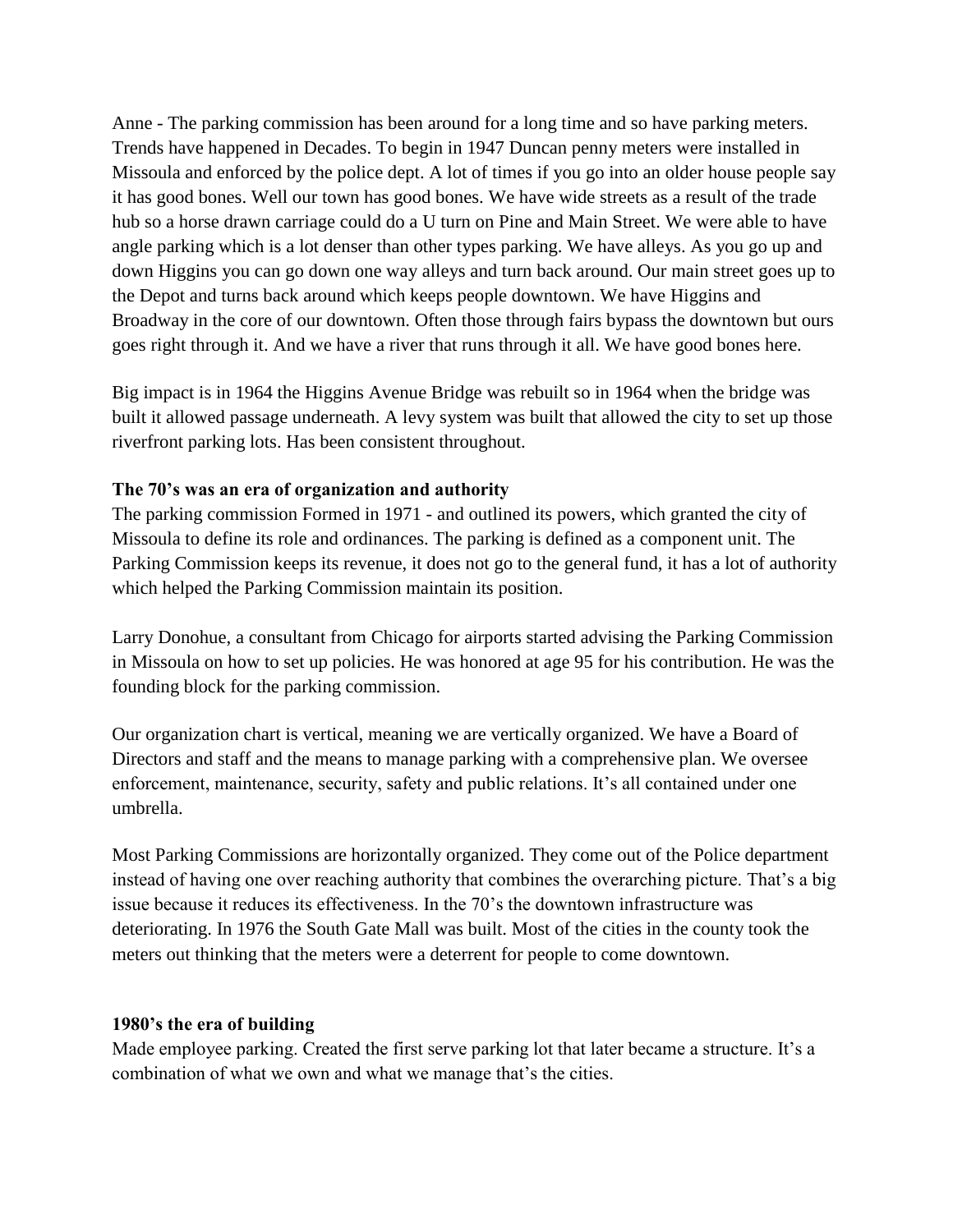At that time the solution was to build. We built 12 parking lots. There is demand and you build. Caras Park, New Park, and River Front lot were built in the 80's and have proven to be an ongoing asset for the Parking Commission.

## **1990's a decade of change**

Created short term parking for shoppers. Moved the focus from taking care of employees to how are we going to manage the short term parking. Parking structures were divided into both long term and short term parking. The downtown started to thrive.

In 1992 the director was caught embezzling money from the meters and did a lot of lasting damage to the Parking Commission.

1n 1993 I (Anne) was hired after a long process. I knew nothing about parking, nobody did. It was a clean slate. I started networking with other parking professionals and attended all the conferences.

1995 - a new concept was created called TDM -Transportation Demand Management strategies, it was innovative and progressive. TDM stated you can't build yourself out of a parking problem - which is what we had done in the past. It was getting too expensive and there isn't that kind of Real Estate. We worked with Mountain Line to provide bus passes. We had to get creative. We changed our mission to provide and manage parking AND parking alternatives.

## **2000 - A decade of public and private partnerships**

Became aware of how unique we are. We are vertically organized and can be very proactive. We have good partnerships in the community. When I would talk to other communities they were surprised at how well we cooperate with other agencies. Built the main street structure, the highlight of my career. 1st Interstate Bank donated the land to us, we built the structure, and provided parking for the new Millennium building. The highest office building in Missoula other than the Wilma. It was a win-win for all involved and a good asset for our downtown. We had a long discussion over parking fines. Rod was the president of the Board at that time. In the end, we reached a good compromise and we came up with a solution that will serve Missoula for a long time. The Board decided to do a strategic plan - this was new for us. We needed a plan. In 2009 all those entities from the downtown decided to do one downtown master plan instead of individual plans. Up until then the MRA was doing great things, as was the parking commission but it wasn't all agreed upon and formalized. The downtown master plan formalized this. Out of this planning session we created a plan for the next 25 years - since its implementation. We have kept it active and meet annually and go through it, it doesn't just sit on a shelf. Dennis Burns who we met the year before was the parking consultant for the downtown at that time. That plan described our program as being effective and innovative and outlined 15 action items that would make our program better. We rolled up our sleeves and started ticking off all 15 of those items.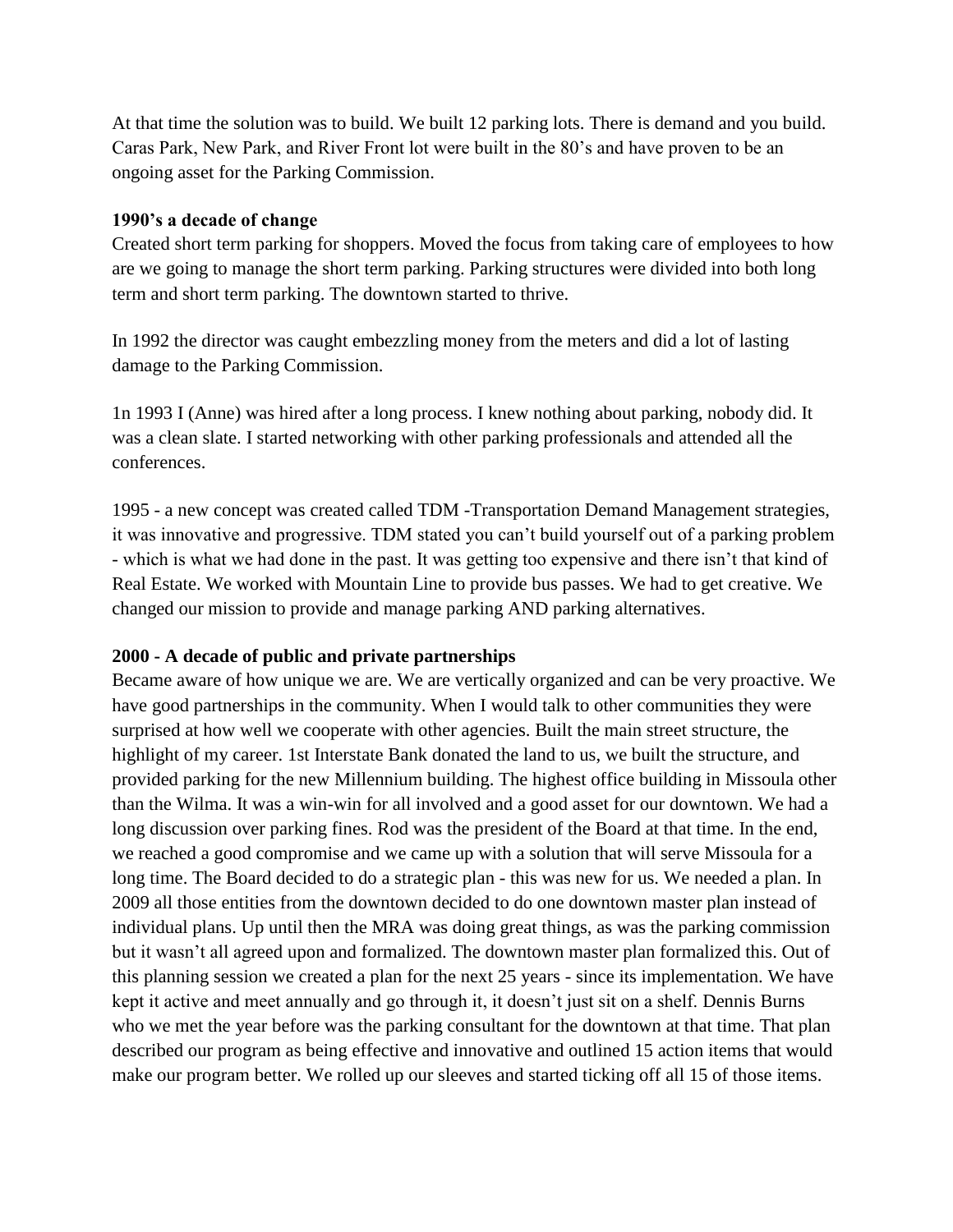Which is why Park Place exists. We also needed to do online street parking using technology, and raise fines. We did all of those things and more.

## **2010 - A decade of action**

Park place was built and won an award for the best parking structure. It put us on our map. People asked who was your architect who did the construction? We were proud to say we used a local architect and went with a local construction company. In 2014 we began the process to work on putting in new meters. We thought it would take one year but it took two years. We decided we needed to include the ticket management program which was the best thing we could have done.

**In 2015** the International Parking Institute worked on forming accredited parking standards. It took them three years to bring people all over the world together to put together these standards. I (Anne) asked to be evaluated. They evaluated 15 other entities as well. Five of them were recognized as having an excellent parking organization and the Missoula Parking Commission was one of those five entities who were recognized. That was a tremendous recognition. Then I (Anne) passed the baton to Rod and Tiffany to work to keep the accreditation going.

You can see what hard work the Board of Directors and staff has done to get the organization where it is today and I want to thank you all.

Group thanks to Anne for the excellent historical overview.

Rod - Thanks Anne. Dalton has been working on our projection tool for us and they are here today to show us what that looks like.

Dalton - (projector showing display) Thanks Rod. It's always subject to change. I have an educational background in Engineering and Accounting. Jim came to me a couple months ago and said the Parking Commission would like a more comprehensive look at their cash flows. So what we did was take all audited financials from 2011 - 2015. The yellow means the subtotal, the red means the grand total. I did a trend analysis, I forecasted back going forward - I put values in. This 2016 was a forecast. JCCS has completed the compiled financials and it's in the audit process now. Tiffany and Rod have a good understanding of this. What it is, is a simple cash analysis. What is our anticipated net and revenue loss of 2015? New meters total value - 1.7 million (to install) and 10,000 a month in processing fees. This red means we really don't know and we need to take a closer look at it and use our best judgement, this value is an alert to be extra careful. The meter value is 0's across the broad. Meter revenue was \$510,000 in 2015 and it keeps going up but it's hard to anticipate what it will look like going forward because we don't have a lot of actual data yet. Income statements and note issues have our change in restricted cash. Rod would like to add a savings account and create a stockpile of cash. Currently, I'm saving 80% of our net change in cash - about 2.3 million. If we go above 3 or 3.5 million we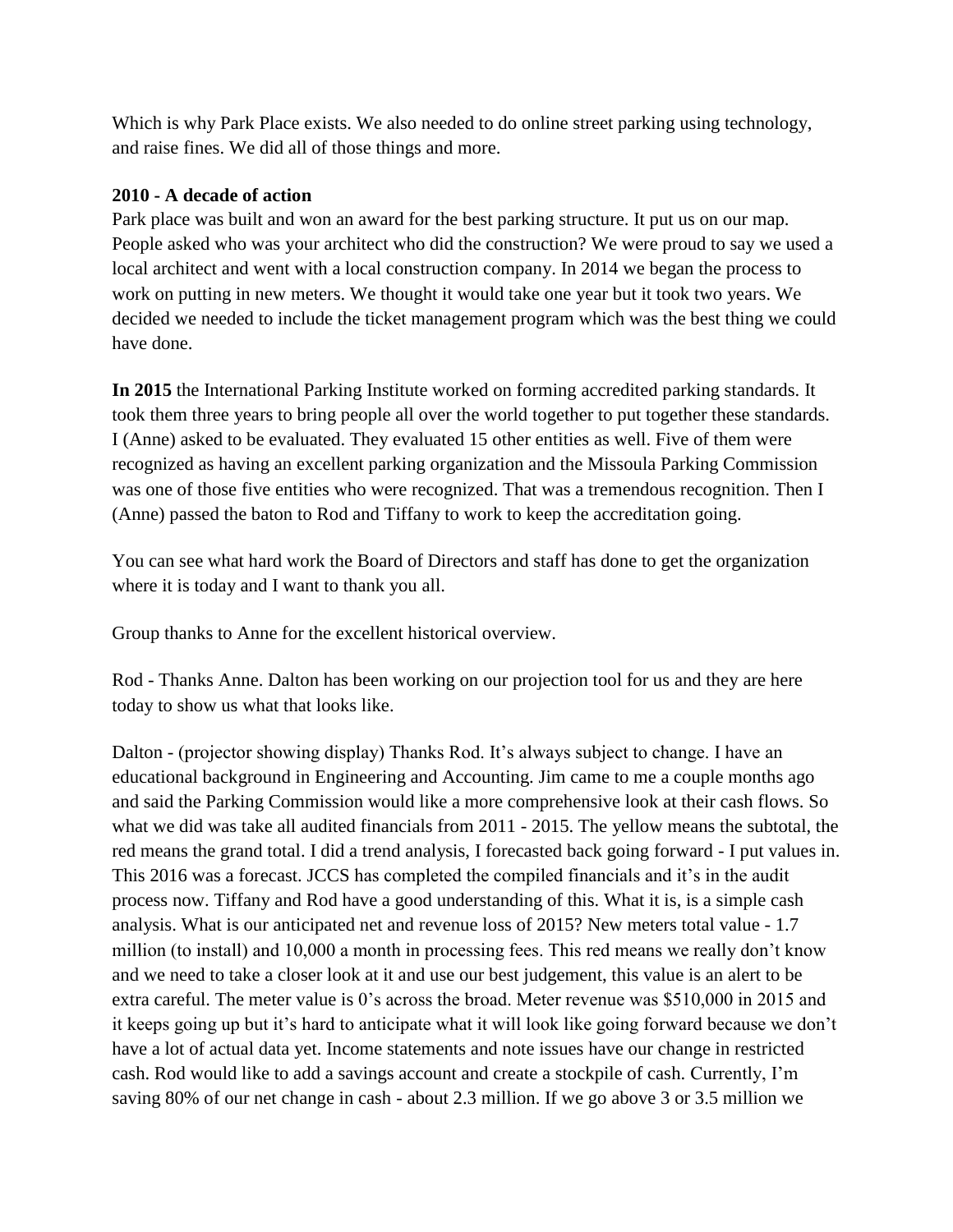aren't effectively using our cash. Right now we are a little lower which makes sense with our new meter expense. We want to keep in mind that our salaries have not been going up. The fundamental structure is changing. There will be additional hours related to the meters. We have talked about creating our salaries that reflects this.

Our parking ticket revenue has gone down. Currently, it's at \$158,790. There has been a lot of ticket forgiveness with the new meters so it might not be representative of a good model. How many tickets were written going forward could give us a more representative model.

Tiffany - The pay by phone items are coming in line. That's an additional \$5 a month per machine. We might replace the extend by phone option with the pay by phone option. For the time being it will be \$5 a month each (\$10 a month per machine) and we have over 100 meters. We also want to evaluate underperforming meters to figure out how the different meters are doing and it's easy to do that.

Dalton - The Parking Commissions has a robust item of accounts - you can expand these items. These items are value cells and can be changed. You can override the value based on your estimate economically speaking. The form will say who last edited or modified it. Then we won't have lots of versions floating around. Cash is a lot of our investments. Audited financials will show the amount that is actually in the bank.

Heidi - Do you have breakdowns of the different kinds of meter? And the permit parking on the street?

Dalton - You can see a code - this is a sum field. On historical data we have these meters - these are actual numbers.

Tiffany - What you see on there are all the meters in their various locations. This will also differ because we now have more lease spaces in the Woody lot. We also don't track on a route basis we track on a meter basis.

Dalton - As accounts change this will change as well. I have analyzed short term parking and added forecasted models here. As Tiffany said some of the lots Greyhound, etc. were changed from meters to lease lots. We might want to change our salaries based on total revenue. Going forward we have talked about having a dashboard. I will include your budget and actual. I will also include your KPI's. This target range I will change from target to budget and it will show you if you met it and by how much or if you missed it and by how much. I can send this monthly or quarterly, however you want it. We have some profitability indexes. It can be hard to understand a cash flow statement so I tried to break it down so that it's more user friendly. Then at the bottom this shows you your current net position. If you want some in-depth analyze I can provide that too.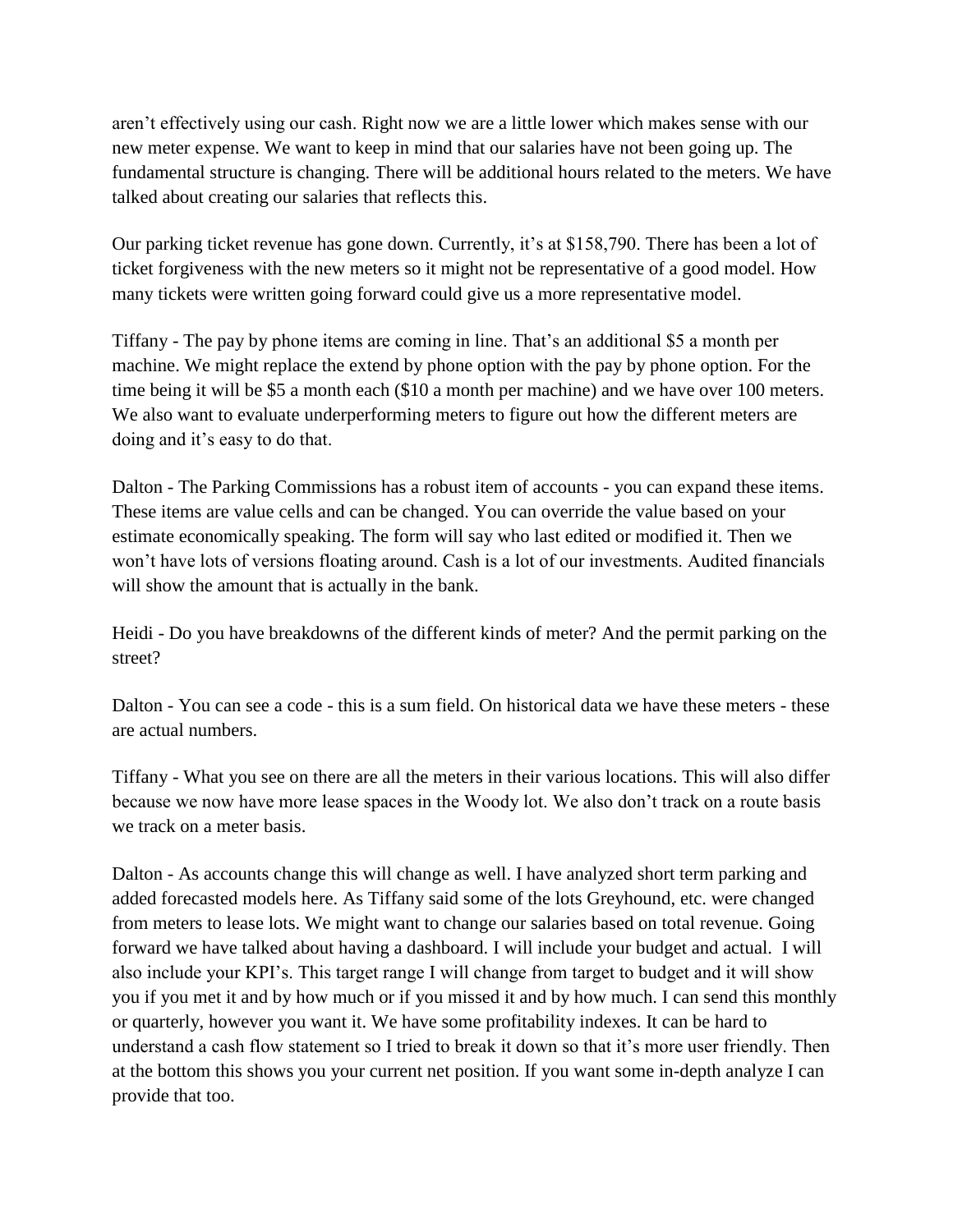Brenda sent me the 2016 financials. We don't have the September financials finalized yet. Nothing fundamental going forward has changed so it looks very similar to our last period. I will send this spreadsheet to Tiffany. Please explore it and let me know if you have questions or if you want me to change something. If Board members choose to do that (request changes) please go through staff. If you don't like the way something is forecasted or trending we can work on that. I will lock this down so you can't change it at will. There are some schedules that you don't want to change because they are actual numbers. If we throw off one of the analysis it will throw off the projection. I think this will give us a very good idea of where you are at financially.

Tiffany - Big thank you! This is extremely helpful and fun to look at.

Dalton - There are changes coming. After a couple months of data we will have a much better understanding and will get closer to actual numbers.

Anne - When we did the multi-rate machines we knew fines would go down. We don't want our revenue based on fines we want it based on lease lots. Fines play an important role and you don't want to have those fines go up. It creates ill will in the community. Meter revenue will go up and fines will go down as we get compliance. That's what we want.

Rod - The dashboard piece is going to show up at meetings and for you guys and the public.

Dalton - I've imported 10 years of prior data that I'm working with. It will be a great tool that is easy to understand. We have this room to work with. This will help us evaluate contracts going forward. I caution new readers because some things can be misleading. Once we have a final dashboard I'll give a quick rundown for everybody. Our current updated dashboard represents actual numbers. Our goal is for quality growth - where we grow without increasing our debt load. You are so close to getting to that quality growth - that is achievable. If you have questions going forward please let myself or Jim know. Jim is an expert on foundational knowledge. As far as technology goes I'm your point man. Once its set up you will be able to login and print reports, etc. You will have one login that Tiffany can share with all of you.

Dalton - Thank you for having us and thanks for lunch.

Rod - Tiffany created a thumb drive for each of you (Board Members) and she is going to go over what is on the thumb drive now.

Public asks to speak, there are about 6 people in the room waiting to speak.

John - Joe has made a motion to open up the agenda for additional public comment. We would like an opportunity for you to share. If you can share in about 15 minutes that would be great.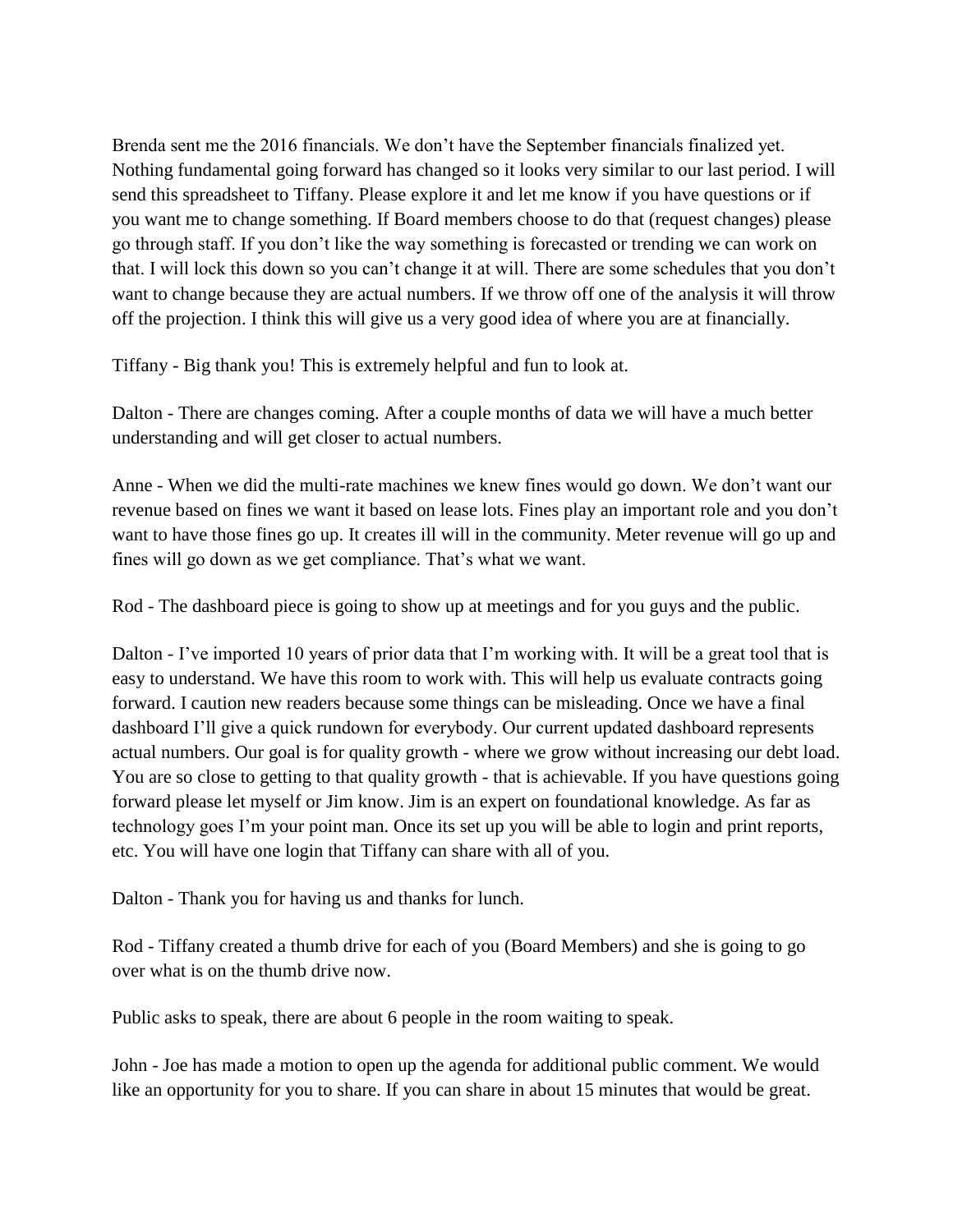Morgan Sanden (employee at Bagels on Broadway) - I have been meaning to come down here and talk to you. There are a few things I'm having issues with the new meters. I just don't come downtown anymore between 9 a.m. and 5 p.m. There are other places I can shop where I don't have to pay. The meters have driven me away from shopping downtown. A few people like them and some people find them complicated. The fees are higher than me and the others would like. Based on the numbers I heard we brought in \$500,000 or so but if you add in the cost of the meters we are down from where we should be. I think we have fewer people coming downtown than we used to and businesses are suffering from that. I can't walk or bus to work because I work at 5 a.m. so the meters feel like a tax for being employed downtown and shopping downtown. When we hit a new year I will have been hit at \$250 more on parking fees but I don't make \$250 more. It makes working downtown undesirable. I understand these (the meters) are in place and we won't tear them out but as a consumer and employee downtown they have affected the way I interact with the downtown.

Sue Thompson (owner of Bagels on Broadway) - I am here to let you know it's not getting one bit better. We are in the 4th quarter and it's really sad. I have pages of parking meter surveys. There is an 83% disapproval and lots of people aren't coming downtown. There is no short term parking. People aren't meeting there they aren't coming. I am going to be blunt, I will be down roughly six figures it does not compute - I can't do it. We are struggling. This is the one thing that has changed (the meters). I hear it every single day. It devalues our business I can't even sell it. What if someone came and took their business away from you. Customers don't want to park a long ways away, pay a lot and walk to get a coffee and bagel. What it is doing to small businesses is really sad. People are moving out we can't do it.

John - to clarify you said there is no short term parking. Meaning no park and go parking anymore. Is that correct?

Sue Thompson - Yes the young people hate the meters they don't want to deal with it. They go other places with free parking. We have tried to get more people to come and they think nothing will change and they can't make it at noon. It's really sad and I think it might be the end of downtown. I know that's not what you're hoping for but you couldn't have done something more destructive and especially this particular type of meter. I know meters are needed but this particular type is a problem.

Gene - (Co-owner of the Missoula Import Market) our business is down about 25 to 30 percent. We are not getting our daytime business. People just don't like change but for the time being it's been really detrimental. For Sue they grab a coffee and bagel and go they don't want the hassle and expense of parking in order to do that. We can find parking we just don't like the parking meters and I can see how it has affected us. I think it's true for all of the retailers downtown.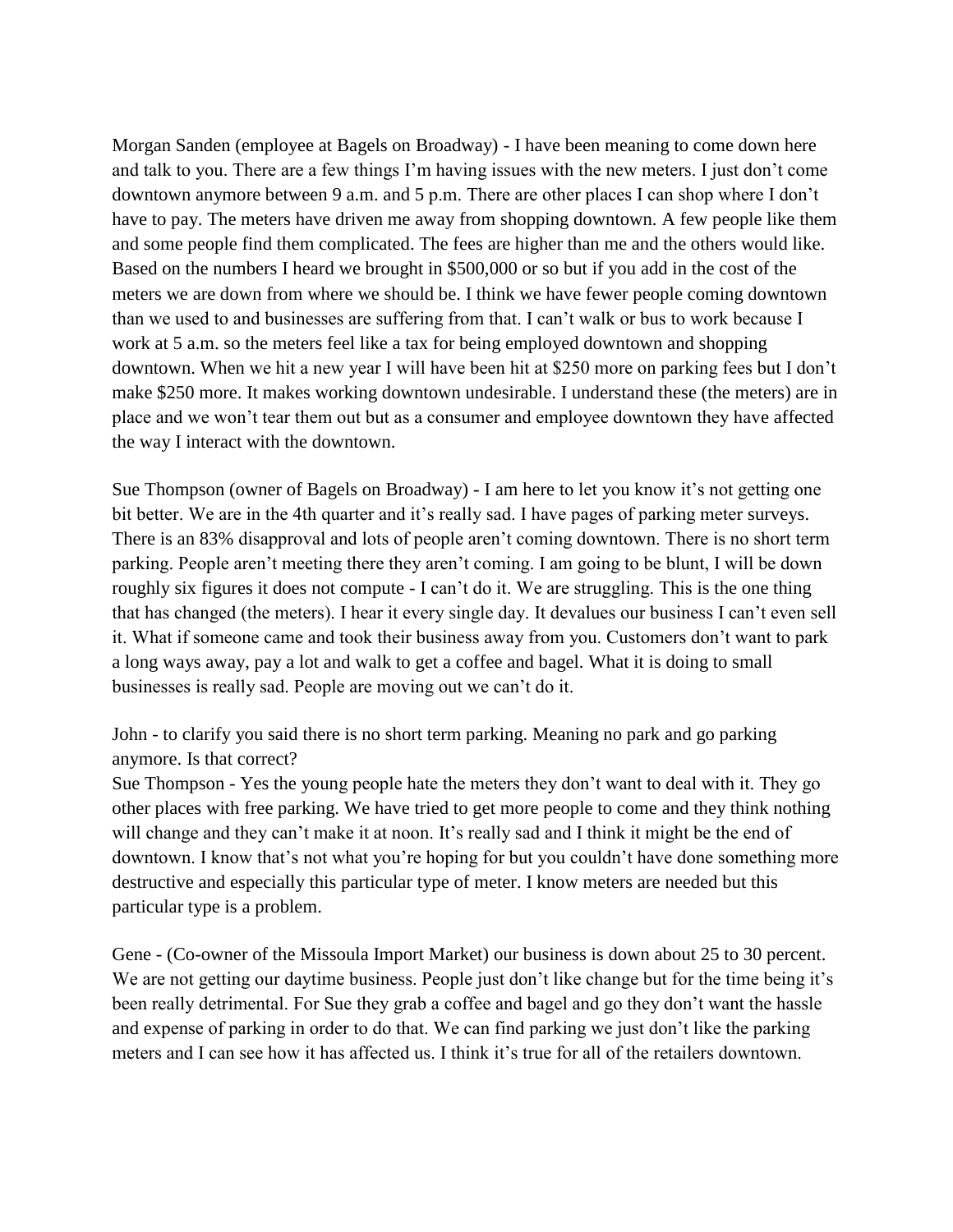Nancy - (Co-owner of the Missoula Import Market) - Our revenue is down. You will have a lot of parking if we (small businesses) all move out of the downtown. There is a meter on Ryman street in the middle of the block that makes it hard for anyone to walk past if someone is at the meter. Can it be moved back and turned the other way? More times people want to get through but they can't if someone is standing at the meter. I agree with everything everyone has been saying. No matter how nice your parking structure is no one will use it if there are no businesses.

Rod - We are getting closer to getting to a pay by phone system and additional signage so they don't have to worry about the screen.

Nancy - You should also put up a sign for where there is one hour free parking. If it's not already full.

John - Thank you! The public leaves. John - That was the right thing to do. Everyone agrees.

Tiffany - (An overview of what's on the thumb drives) A lot of what is on the thumb drives has to do with what Anne talked about. There is a spreadsheet that shows every ordinance that has been written since 1947, all the items that have been scanned in. If something is missing I can ask the Clerk's office and it's easy for them to find it. It's an electronic copy that the city has. As far as organizational structure, I have a vertically organized chart. It's an older version and we can only update it every fiscal year. On the thumb drive you can also find our bylaws which we updated in April. Also, our short and sweet Mission Statement is on the thumb drive and the jurisdictional folder has our resident parking permit information. If you want additional information or see any needed changes let me know. We don't just give out residential parking permits, each person needs to bring in information to verify they still live there. These cost \$15 for a year - only \$15 a year. Then we have our jurisdiction map. This shows the types of parking and everywhere we lease. Lastly, we have the accredited parking program. They have updated it since we were accredited and it includes structures now. We have older structures so there is a lot we need to do to be in compliance. Regulations, enforcements, independent site evaluator, surfaces being free from salt and water stains. That's all that is on here right now. The rate structure and rate is on their also. We start out at \$1 and end up at \$18.50. Breaks down what we do for lease spaces versus public parking areas. Pay by phone will be on here once we get that going. I'm always available for questions.

Rod - These documents will show us where we are at and what we need to work on. We had talked about mapping and that needs to get done via GIS coordinates. We are struggling to find interns to do this. We'll have all ADA spots delineated, proper distances shown etc. They will be paid as work study or otherwise. I am trying to work through the MDA to find an intern. Some of the people he had lined up got full-time jobs. I hope to have everything put together by spring time.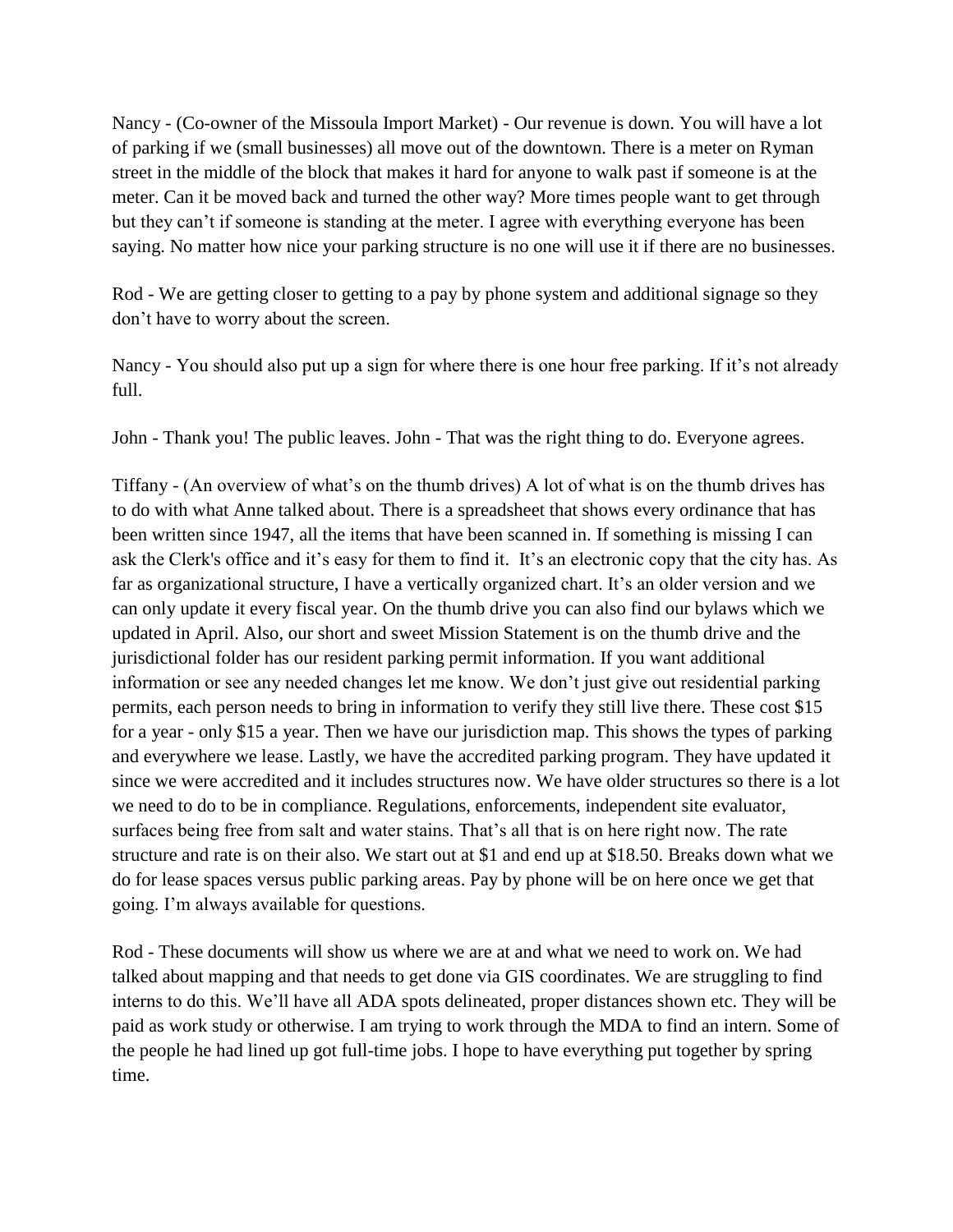Tiffany - As of now each long term block is marked as a strip of yellow but it doesn't say how many spots we have and what side of the block they are on.

Heidi - I have more questions about the metered spaces. I am interested to know how many actual permits are out there that people own? How long is the waiting list? How often are permits issued?

Tiffany - The permits are non-transferrable so people have to turn them in. A business can be a leaseholder. Our central parking garage has a 20 year waiting list because the business gets that space and then they transfer the spaces within the business. But as an individual you would have to turn it back in.

Anne - I want to help you with some historical background. It is really important to maintain law firms and businesses downtown. We don't want to micromanage their permits. We did it on a case by case bases. If a business wants 10 spaces they get one (if one is open) but the individual on the list would get the next one - instead of the big businesses taking all 10 of the permits. Also, on a side note there is no notifications on the meters that you don't have to pay weekends and holidays and after 5p.m. Out of town people don't know to push the button which tells them this.

Heidi - Thanks Anne! I have an idea and I will talk to Rod about it later.

Anne - I was thinking I would duck out soon so you can fully discuss what you need to discuss without me here. This was my baby for 23 years but it's not anymore and I welcome change. If you want me to step outside at any time just let me know.

Rod - I know things might not operate the same but I don't think it's a worry. It would be helpful to have you stay Anne.

Steve - If we follow the rules for the road we will be fine.

Joe - I really enjoyed hearing about the history of the Parking Commission and in turn the history of Missoula.

Anne - This program is state of the art and leading the industry and strategically brilliant. People envy how our system is set up. Once there is a fractured horizontal structure it's really hard to go back in and recreate that structure and gain that authority.

Tiffany - There are 5 areas that don't have a wait list currently. We are basically at 100% capacity and have a waiting list of 10 or more people for many areas. In a few months all of that will be tracked with the T<sub>2</sub> software.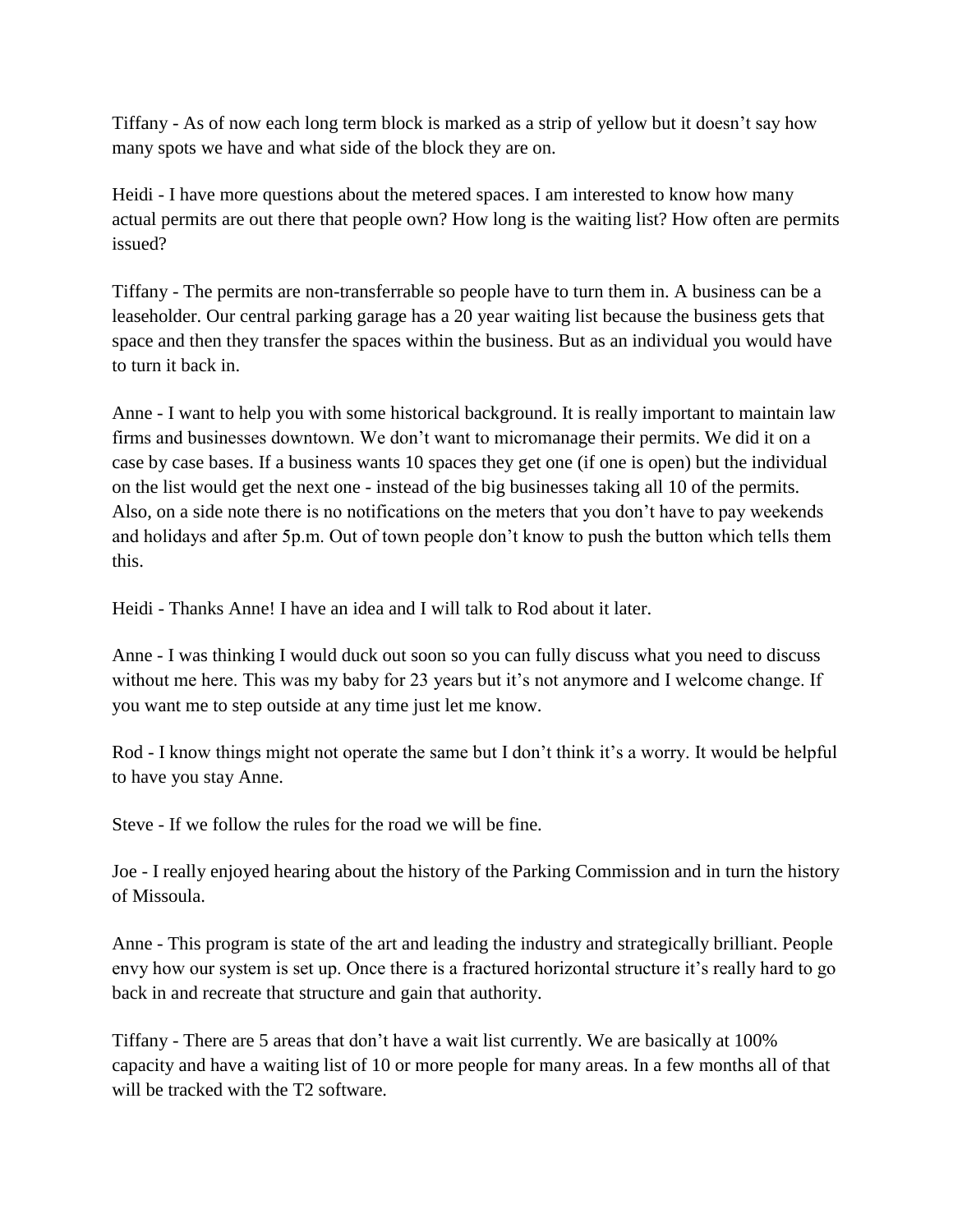Anne - You could raise the rate based on the waitlist and people who don't want to pay extra will figure something out. It is a good management tool.

Tiffany - When talking to other parking people five of them told us that if you have a waitlist you need to increase your rate.

Rod - We are in charge of public parking we want to do what's right for all of the public and not everyone is happy. If you do something you're impacting someone else. In my short tenure I have found even though you think you are doing good things you will get a call the next day that you impacted something in a negative way. Comes with the territory. I would like to have a talk about things to think about where we are going in 5 to 10 years. Even if that is just a conversation. Anne has apologized to me twice since I took this job. She got the rate increase, put the meters in and thought things would be so easy for me (Rod) and since then she apologized twice. I used to work in the banking industry and I experienced a ton of change. I worked for 5 banks but I never quit. I love solving problems and that's what I love about this job. Things that have come up are safety and security, realtors wanting to buy the Greyhound lot, developers want to have conversations, dealing with the details of the meters, and what equipment do we need to buy to manage what is coming in front of us. I have had 7 conversations about jurisdictions. I know how I feel about that. I see us as the Parking Commission not just for those red lines but for the city of Missoula. We never took that big step and helped to get those things done. Politically - the Hip Strip, the University, and Front Street are on the table and there are meetings about them with Homeword and the Housing Authority. I know in my head where I would like to go but this is something the Board needs to weigh in on. The only way Park Place got built is we had 4 million dollars in the bank.

Anne - It wasn't appropriated so it was viewed as a weakness. Issue of restricted and unrestricted.

Rod - There is pressure on us to build and we need to be there or try to be there at some point in time and try to facilitate that. We want to move the SWOT analysis to follow our discussions. The tool those guys presented (Dalton) is going to help us tremendously. If you look at the ledges of some of our structures you will see chunks of cement falling off the building. Central park is dark and leaking. Women have called saying they want to get a job out of downtown so they don't have to park there. How to be a better representative to the community and the people we provide parking for.

Joe - I would like you to elaborate. What is your vision of the Mission, what is your pet project, what is your magic wand project? The ED follows the direction of the board but I want to see what you think about your role in parking for the downtown.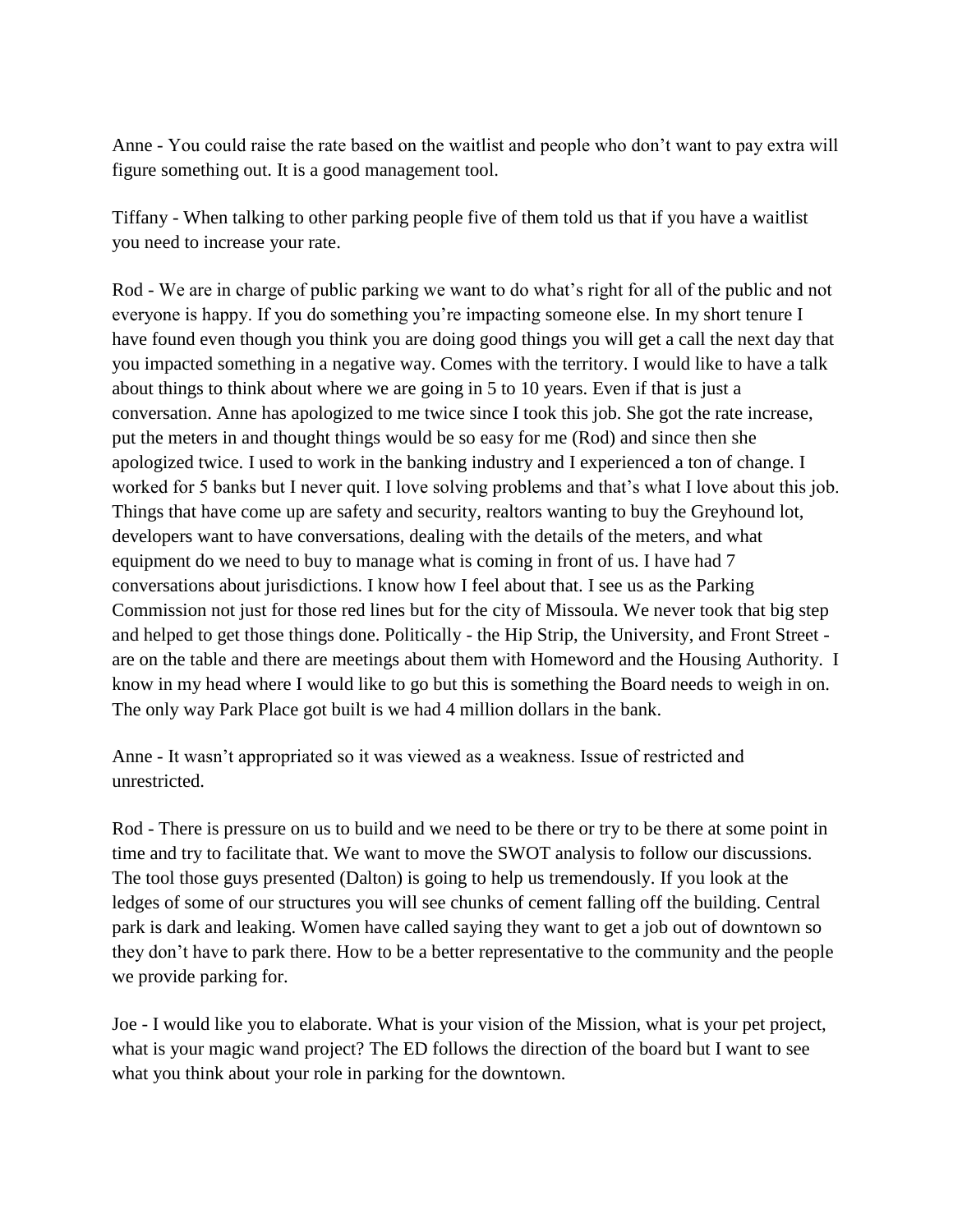Rod - I hold my cards close to my vest. I'm waiting to see how the meters are settling in revenue, public, safety and security, painted, re-lighting, maybe camera's. Just because of the cost we will have to go slowly on that. I don't want to spend money we don't have. I want to do these projects and get money together for reserves.

I went to a mid-town meeting. That said the parking commission should be an authority over more than just our jurisdiction. Two city council folks brought it up strongly and I took note.

Tiffany – From a public stand-point, people call and talk to us on parking all over the city that they want our opinion on things and what our regulations are. We tend to be peoples starting point. For anything, involving parking they come to us.

Rod - Right now the parking commission has some of the best staffing we have ever had. I think we are capable. We are open to growth. Salaries are a big expense so I don't want to hire any more people than we actually need. Technology will be our boom and bust. You don't want to write a ticket every time someone deserves one. You want to be seen in a good way. With technology no one will get away with a ticket. What area are we responsible for? On the hip strip I worked with Anne and it was contentious I am interested in looking into some of those things. We are developing areas in the downtown and beyond. The more private the ownership the better the tax base in the city. I come from the private world I tried my best to help small businesses start their businesses. I understand everything they are talking about - the people who spoke today and we are working on some of that stuff. I love a job where I'm solving problems.

Steve - We are going to carve out a 20 minute discussion. The issue in the room is having to do with the public's comments today on the parking meters. We need to bring everyone on board and at least understand where we are at with that.

John - I invite Joe to share what your concerns are and what you need to know more about.

Joe - My concern is how the staff is addressing concerns heard via public comment. I have problems with the kiosks. I waited for 5 minutes for the person in front of me to complete the kiosk. I think the most valid comment today was the lack of quick stop capacity. I work south of town. I feel strongly about downtown. My mission is to support and expand commerce activity in the downtown. I have trouble with a person at a kiosk paying a \$1 to get a cup of coffee. Is there a role for the board to continue the policy and direction? What is the option to revisit quick stop, pay by phone, - she (at Bagels on Broadway) wants to be able to say to her customers to park for just a moment. People are going to run in and not pay. Same behavior but different motivations now. Are we as an organization continuing to look at improving education? It went over like a lead balloon when Rod talked about pay by phone and eventually we will put up signs. How do we educate people how to use the kiosks? It is dissuading people to come downtown. We made a big investment we are not going to take them out. That is the way the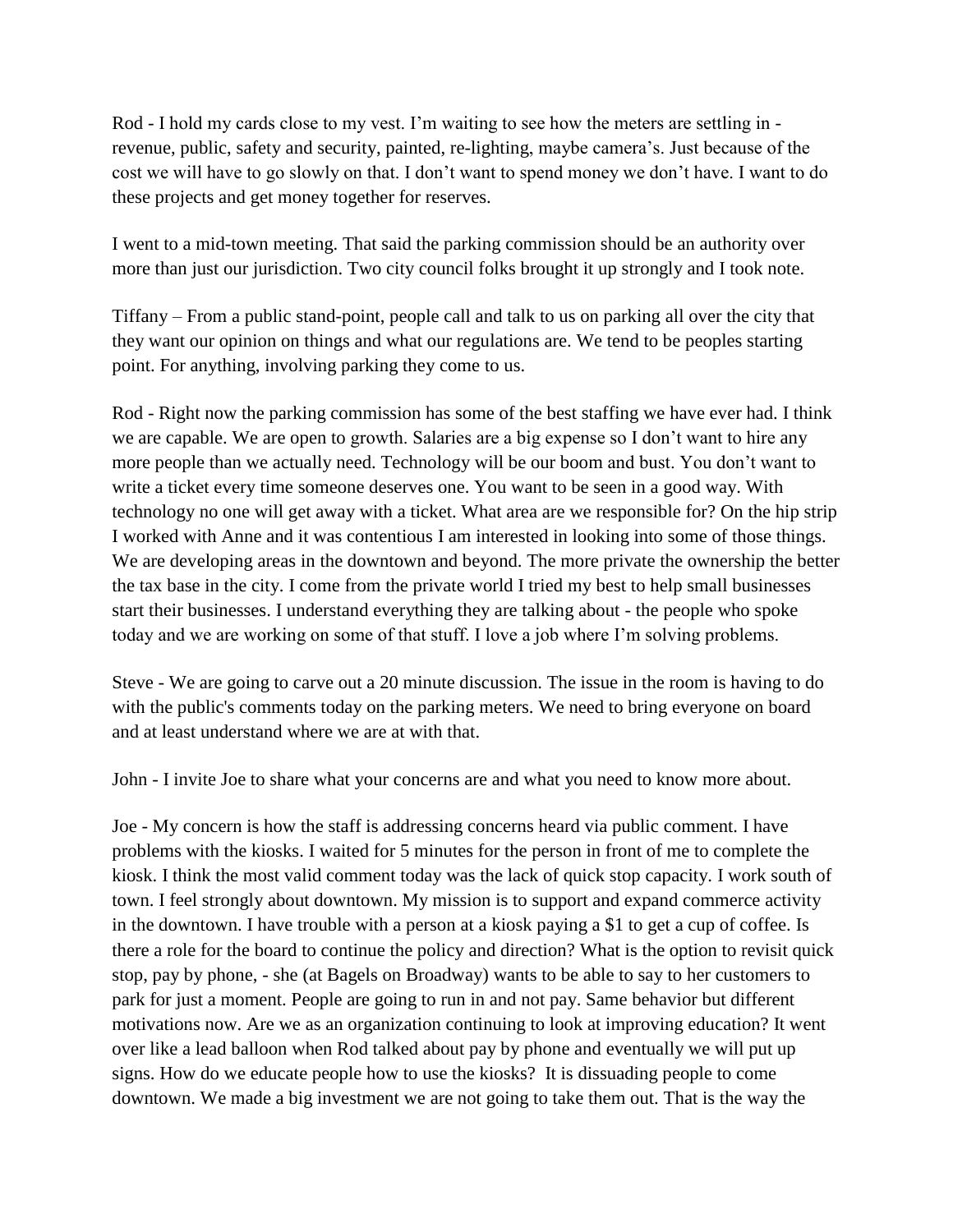entire world is going. How do we educate the public, not dissuading people to come downtown, is there a quick stop option?

Steve - I see this as a weakness. Kiosk doesn't have quick stop, etc. Is the direction and how we overcome that atopic of the discussion or should we jump into strategic planning? I think we should dive into the strategic planning session and that will get fleshed out then.

Chamber - Once I heard from a business perspective that is information that I will be able to get to you. I'll reach out to our chamber members about the parking commission. We will have a survey - Do you see a decline in sales? How do you think the meters are affecting your business?

Anne - You have to be extremely careful with the wording of the survey. I know because I've made mistakes in the past.

Chamber. Yes. If we can see that every business that has a retail spot and their business is down year after year. We might be able to see there is something there. That the meters are a start of the trend, etc.

Pat - Who are we serving? Long term lease? Short term parking? Right now the residential piece isn't the driver.

Anne - Two years before doing the meters we did a huge public outreach program. We got people to attend and fill out surveys we had elderly, disabled, we tried to reach everyone.

Pat - I want to know who's driving the car and why they are parking. Are there other groups between short term and long term?

Tiffany - We are also serving a service base. People downtown who want to take a class. They want to park close and they stay for about an hour or an hour and ½.

Pat - So we have short term, service based, and long term parking. So when it comes to revenue what is our objective? Is it to build revenue? Build structure? Maybe we could offer the first hour for free, second hour free, etc. There is a valid message there we don't want to diminish our revenue but we also want people to be able to get in and out of downtown.

Heidi - I share their concerns for sure. In addition to those concerns I'm concerned about the retail employees as well as the people who work full time. As a health dept. employee many people who come to the clinic are low income and parking for appointments is a big deal for them. They can't afford a ticket. I would love to work with the city and county addressing the employee and client parking issues. I would love for us to find more cooperation with employee parking downtown and find ways to be more flexible and responsive. I think we are solution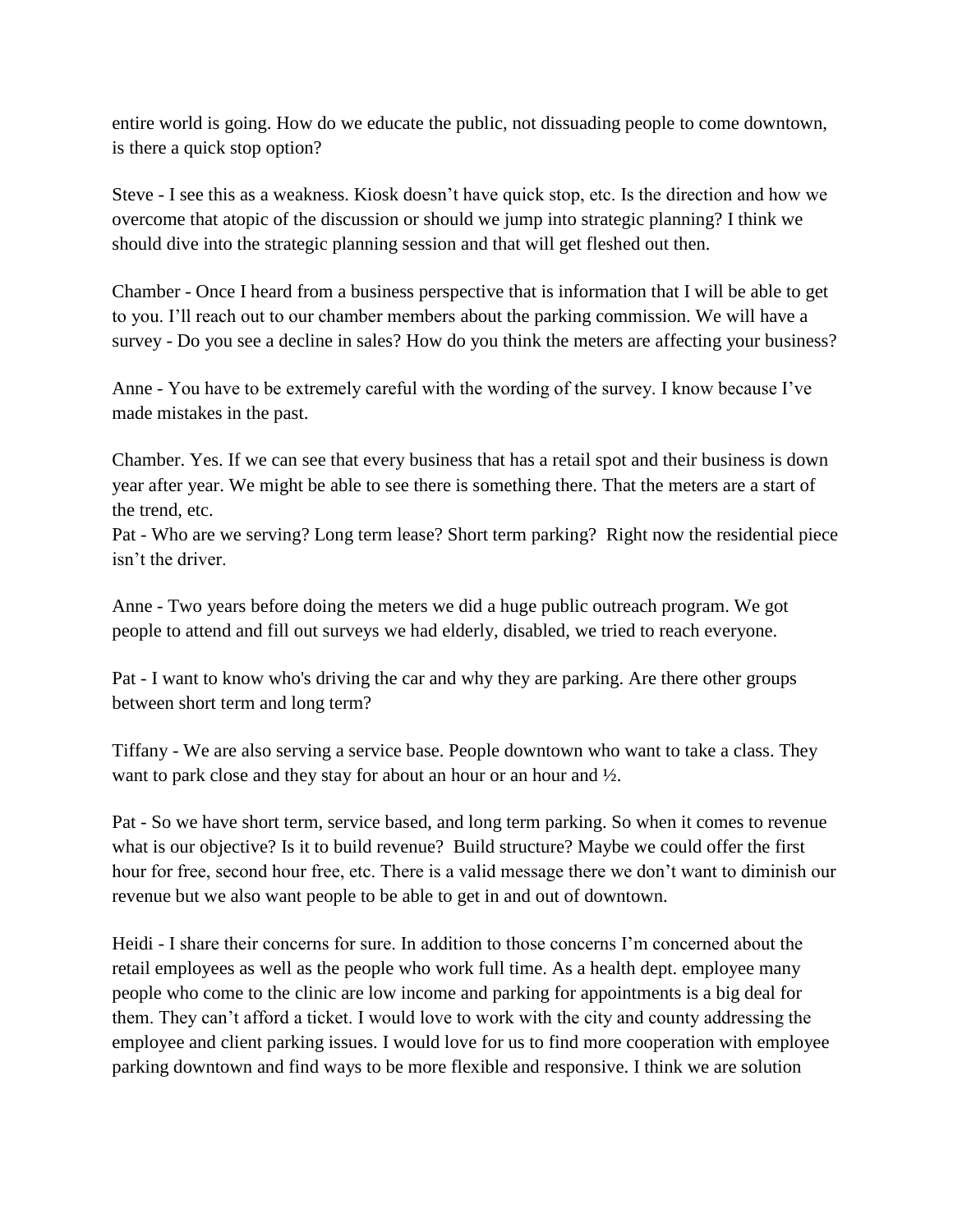oriented and we don't have the resources always but if we can find ways to find YES for the answer.

John - I agree with what has been said. I have heard these issues for a long time. What can be done that we are not taking action on? It's not all our problem. We would like to have hit and run parking I'm just not sure how to do that. Are we able to build more parking? Or make it more convenient for everybody? If we take care of one we take care of the other. If we can develop more we can resolve a lot of things.

Rod - I do have a solution to the quick stop. I took a trip to Seattle and Vancouver. I saw they had in the ground sensors of when someone is on top of them. It will tell you when someone has moved and will let us know. Its wireless. The hardware is expensive but doable. My plan is to get those and have loading zones and to see where we could do that. In the last month two things have come up the city is taking a look at ADA parking to identify spots. We are losing 26 spaces to become ADA compliant. Plus the space around those spots so we are really losing close to 50 spots. The city is looking at all intersections with higher deaths and incidents and they are going to make sure there is a no parking zone that is in compliance. You measure 20 feet from the crosswalk and you paint no parking zone. Which means we could lose 10 percent of additional parking. We want to be able to control the quick stops. It costs approximately \$300 a piece for the hardware, and more for the software. We are talking for quick stop.

Anne - The Kiosk offers 30 min for .50 cents.

Pat - Going to the kiosk, waiting in line, paying .50 cents for a quick stop is a barrier.

Rod - Quick stop was a topic in one of my first meetings. I want to make sure we do it right. If you aren't enforcing it, it would make it worse. Identify where the spaces fit - and try it out or it will be next spring otherwise.

Tiffany - 10-15 minutes is what people want for quick stop. Loading Zones have a 20 minute limit - many are permitted but some are open to the public.

Pat - I think maybe they are spread out and all over. Wondering how we will disrupt those.

Steve - We will wait on that one because we are in the weeds now.

John - I hope as you look as this technology we are thinking about snow and frozen streets.

Rod - I am ok if we miss a few days due to snow.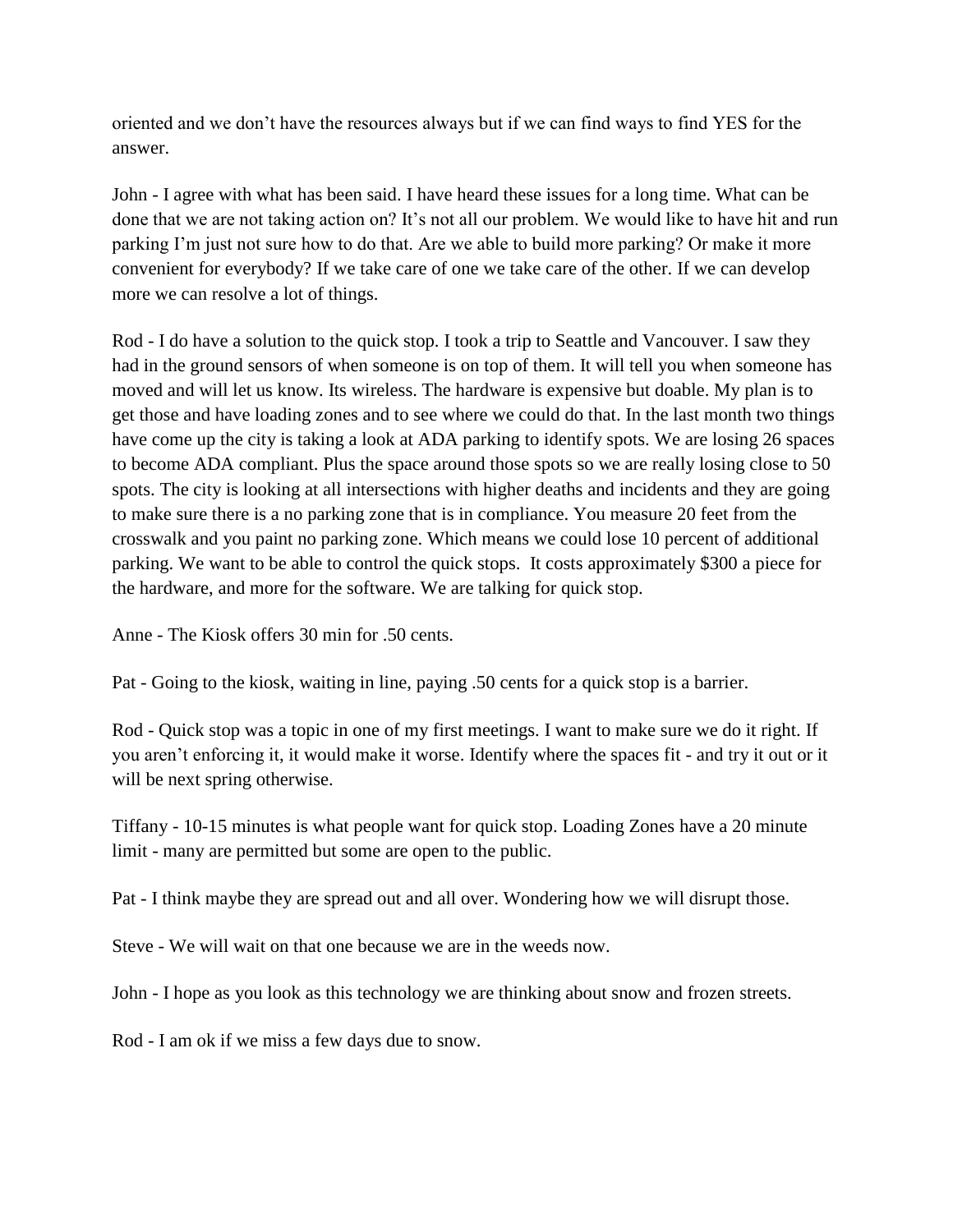Rod - Revenue being down for a lot of retailers. We have the fortunate fact that there is a retailer that said his stores are down identical - in both the downtown and in his other location.

Steve - The goal today is to walk out of here with the top issues that we must focus on for the next three years. We will also focus on the next 12 months using a nominal group process. We will put it all out then we will do some affinity diagramming, pull them together, weigh them, and figure out what we want to work on. What's working what's a strength, what's a weakness? Then we will look at opportunity and threats and that will bring us to the community.

# **SWOT (Strength, Weaknesses, Opportunities, Threats)**

Steve - Everyone write on post it notes - individually. Then we will lump and clump like items together on the large boards.

# **Strengths: (internal strengths)**

## **Facilities:**

Good parking industry to build on Sufficient garage space visually 3 parking structures Good facilities

## **Economic Development:**

Opportunity for P.P.P. More spaces coming online through private Seen as leaders in the industry

## **Technology:**

Utilizing a more comprehensive software system Technology New Technology New Technology (Strength and weakness) Technology ERP (enterprise business management system) that can be expanded New kiosks/meters

## **Organization:**

Strong foundation/history Being an enterprise component of the city Independence in decision making Public access to decision making Strong organizational structure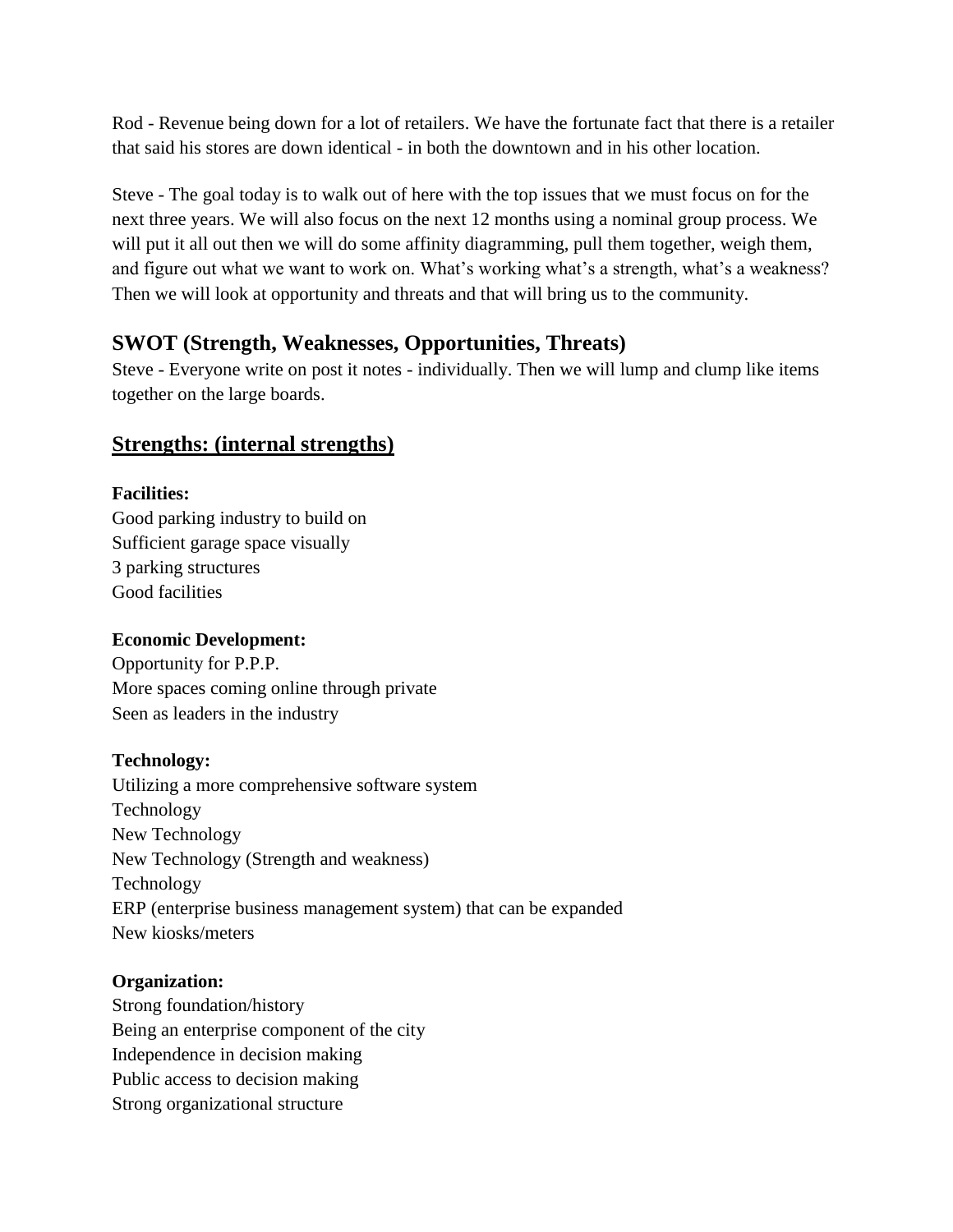## **Partnerships:**

Relationship in city administration Good relationships with all down town entities Partnership with downtown partners Good partners (MDA, MRA, City, etc.)

## **Good Neighbor:**

Small enough to be a responsive change Engaged community Supports engaged community (grants) General respect from the community

## **Board:**

Engaged board B.O.D. Engaged board Engaged Board

## **Financial:**

Solid finances (I think) Well managed finances Strong financials Financially solvent

## **Market Driven:**

Strong downtown (jurisdiction) Demand exceeds supply Vibrant Downtown Excellent bus service (no cost)

## **Culture:**

Progressive attitude Forgiveness History of success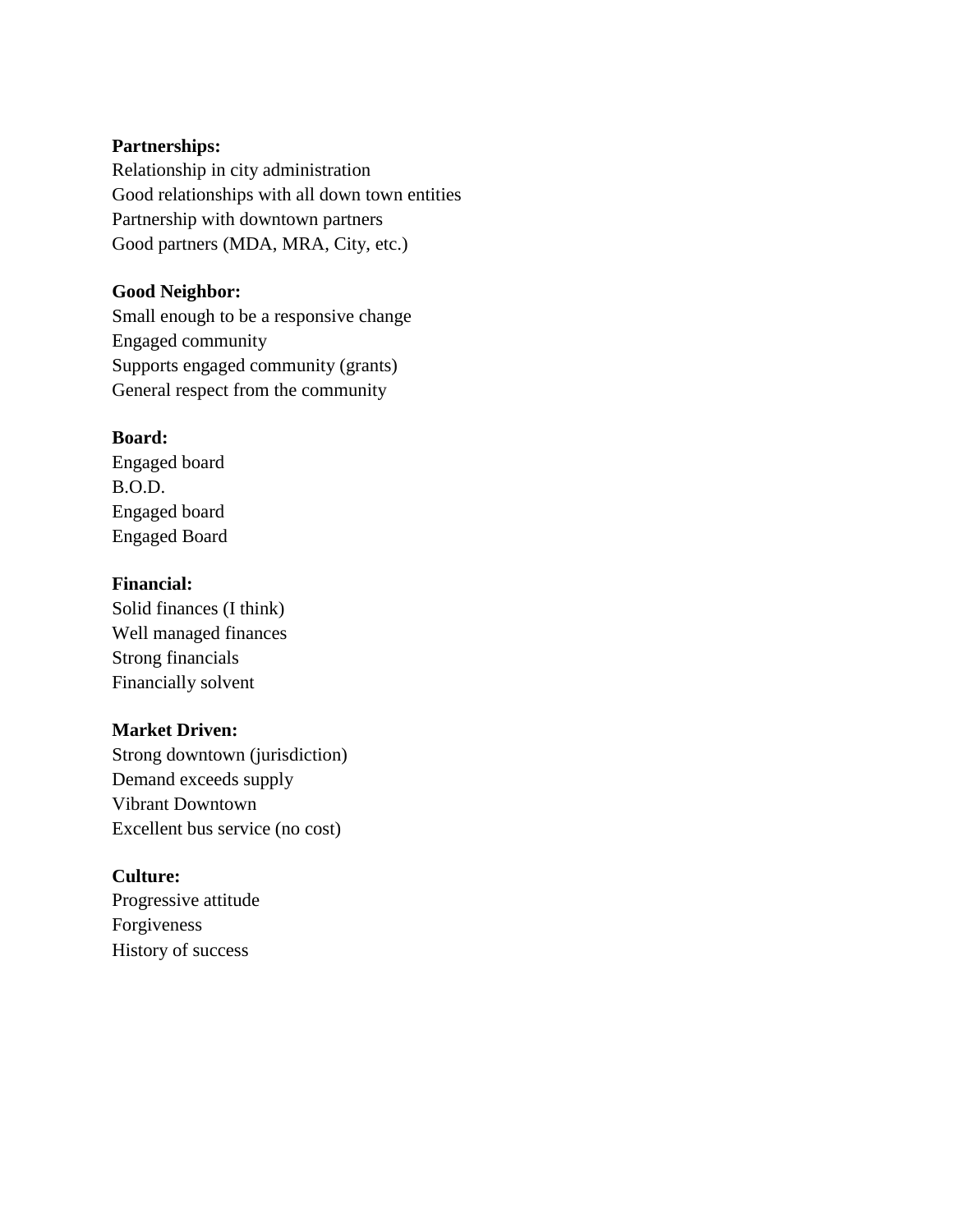## **Work Force:**

Smart staff Dedicated staff Engaged staff Staff team work Well trained staff Excellent staff Great staff

## **Weaknesses (internal):**

## **Office Space (physical space):**

MCP Offices physically too small to grow. Current office space

## **Rate Structure: (3)**

Lease Rates Shortage of long-term parking Pricing structure Mix of parking types (duration, location, expense) Lack of flexibility for special parking needs (other than forgiveness)

## **Workforce Limitations:**

Enforcement manpower & technology Small staff Small staff

## **Facilities:**

Safety - security in some properties Lack of definition of parking spaces without meters Safety - structures Maintenance backlog Parking structures need improvements

\*\*no current long range plan

## **Limited Cash:**

Growth limited by ability to grow \$ reserves Cash to build more structures Limited cash reserves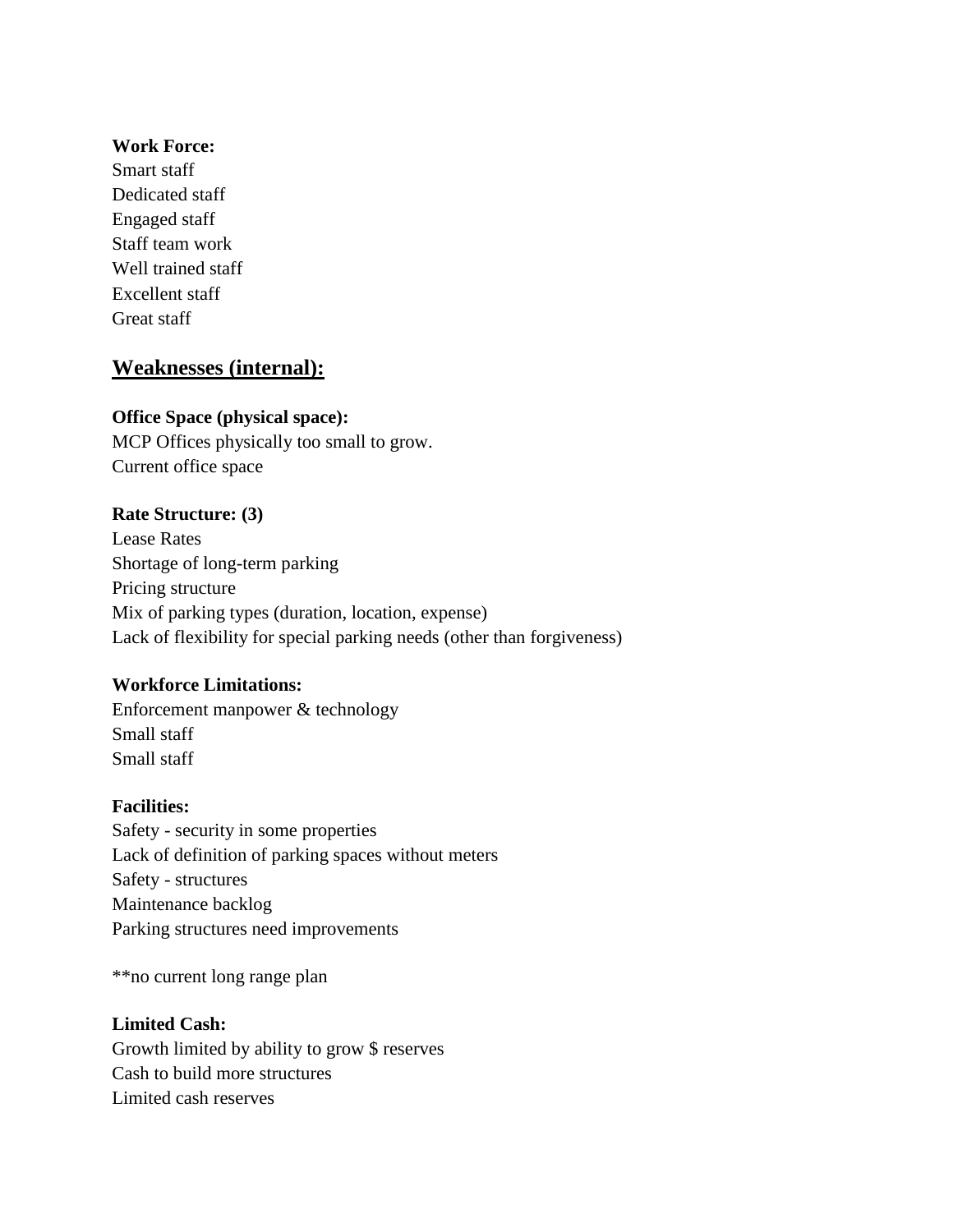Bad coverage ratio between 2-3

## **Outreach: (2)**

Educating the public is challenging Lack of ongoing marketing program General lack of understanding about parking in community Poor public image Not enough resources for education campaign(s) Public outreach Signage/public outreach Nobody likes parking Key organization data not readily available

## **Public Perception:**

Politically volatile Perceived inequities in fee structures Parking seen as punitive Wrong perceptions re: inventory Meeting high expectations Wayfinding Trying to please everyone

## **Tech: (3)**

Kiosk implementation/direction L.U.K.E. implementation - Roll Out...marketing/signs Public perception of kiosks as "the enemy" Rough transition to new meters Technology Time to use kiosk Enforcement technology Our new technology has limitations Different software (two systems) Ability to customize messages on LUKE New Technology (also strength) Limited Data

# **OPPORTUNITIES:**

Steve - An opportunity or trend or something that is coming that will help us move forward. It's out of the organization but it's within our grasp. It's an opportunity with minimum expenditures and minimum effort could we use to improve revenue streams, partnerships, could be all kinds of things. What are the opportunities?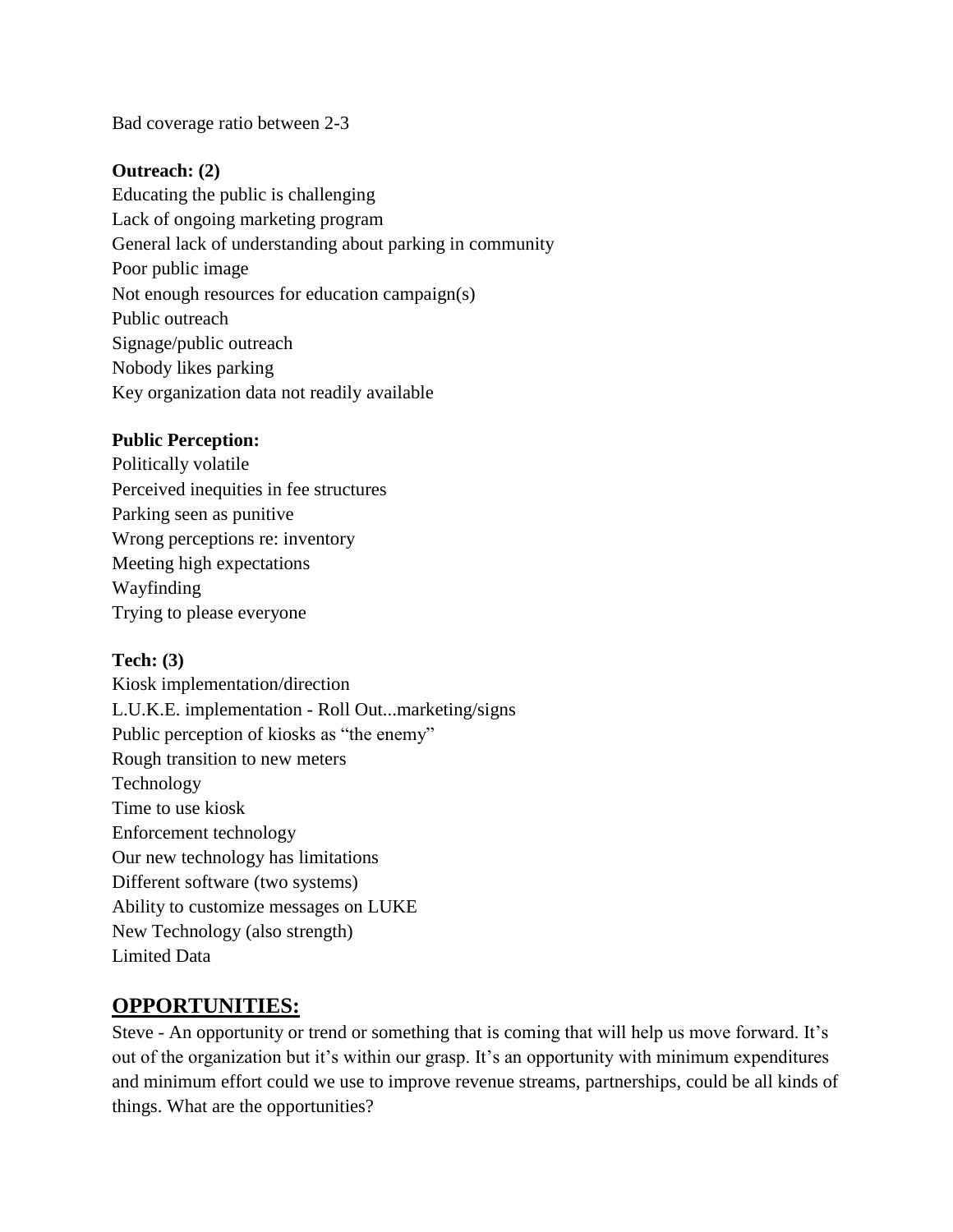## **Tom:**

MPC seen as a parking authority Park & Ride parking outside the downtown Further engage in Mountain Line Influence zoning parking standards

## **Quick Stop:**

Quick stop parking options Parking options for quick stop

## **Technology: (10)**

Pay by phone Everything on 1 system (T2 preferable) **Training** Mobile technology LPR Technology License plate recognition equipment Parking technology is coming of age Electronic interface with the public

## **Public Outreach:**

Customer surveys Yearly Stakeholder meetings (semiannual? quarterly?) Revitalize Stakeholder group Wayfinding Better communication with businesses in the parking district Take every opportunity to educate the public Free outreach/media through MCAT city council, etc. neighborhood org/MDA) Marketing Public Outreach Better public outreach Get to a point where people don't think/talk about parking Marketing/outreach

## **Jurisdiction Expansion: (7)**

Expand jurisdiction to help more citizens Expansion - jurisdiction, staff, structures Management of new lots and structures Partnerships with private sector for management Expand jurisdiction to grow revenues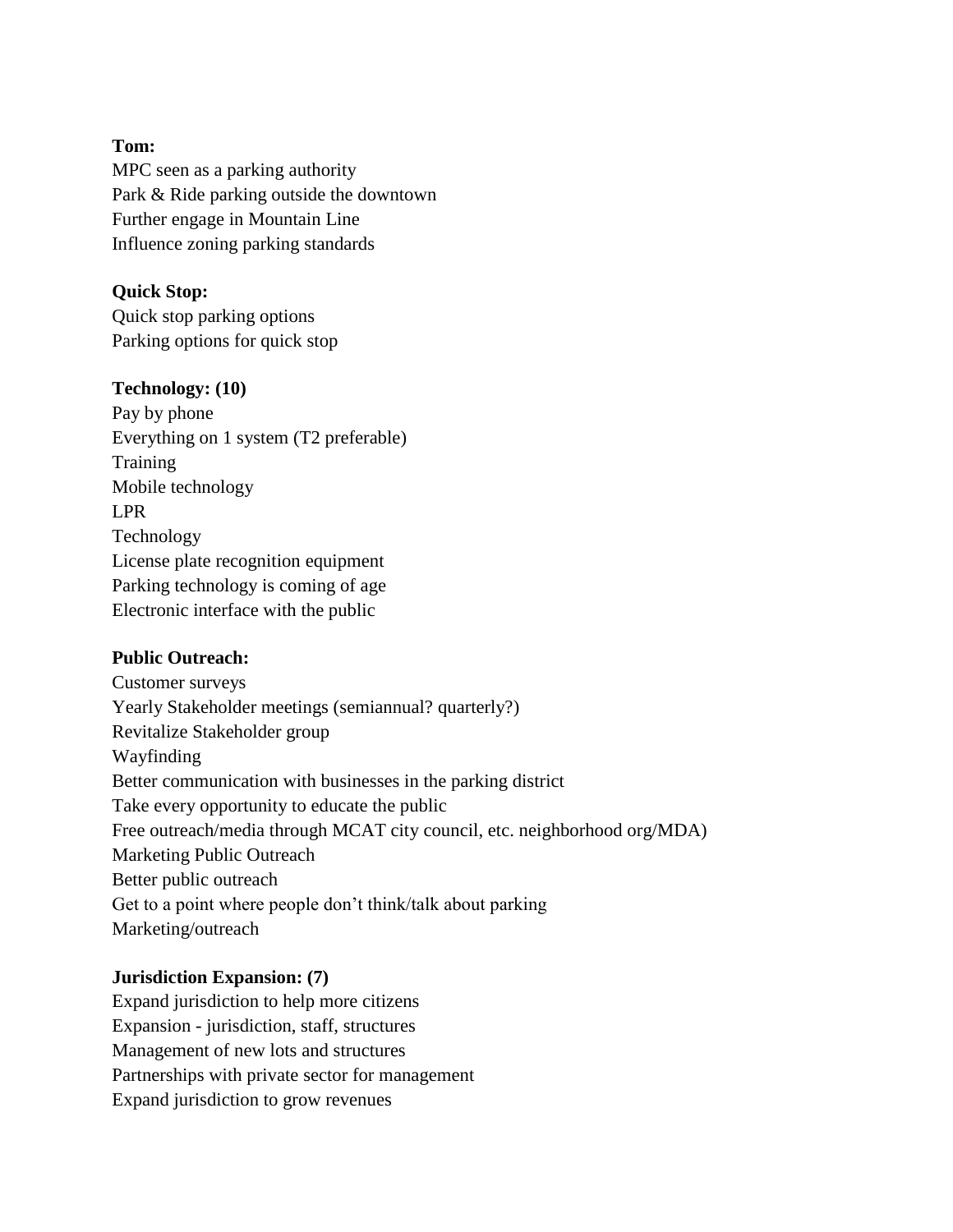Expansion of district Use parking policy to grow downtown Increase U district fees add patrols

## **Rate Structure: (1)**

Profitable fee structure to admin non-owned lots and structures Ability to change rate structure 24 hour parking more revenue Flexible parking/Rate Structure

## **B.O.D. (own group)**

## **Beautification:**

Beautification Ability to contract for future improvements

## **P.P.P. :(11)**

Expanded use of public/private partnerships P.P.P. Political/civic relationships Mgmt. of private lots Build more structures downtown Encourage - all investments in parking Expand MTC management of private parking Missoula County partnerships - fairgrounds Development of L/T parking spaces lots of employees Partnership with public for facility beautification Current building room Capitalize on the power of partnership

## **THREATS:**

Steve - What is a threat that you need to be made aware of that could disrupt our ability to be effective in the future?

#### **Construction Costs:**

Construction costs Future construction impacts on current lease parking

# **Politics:**

City council turns against us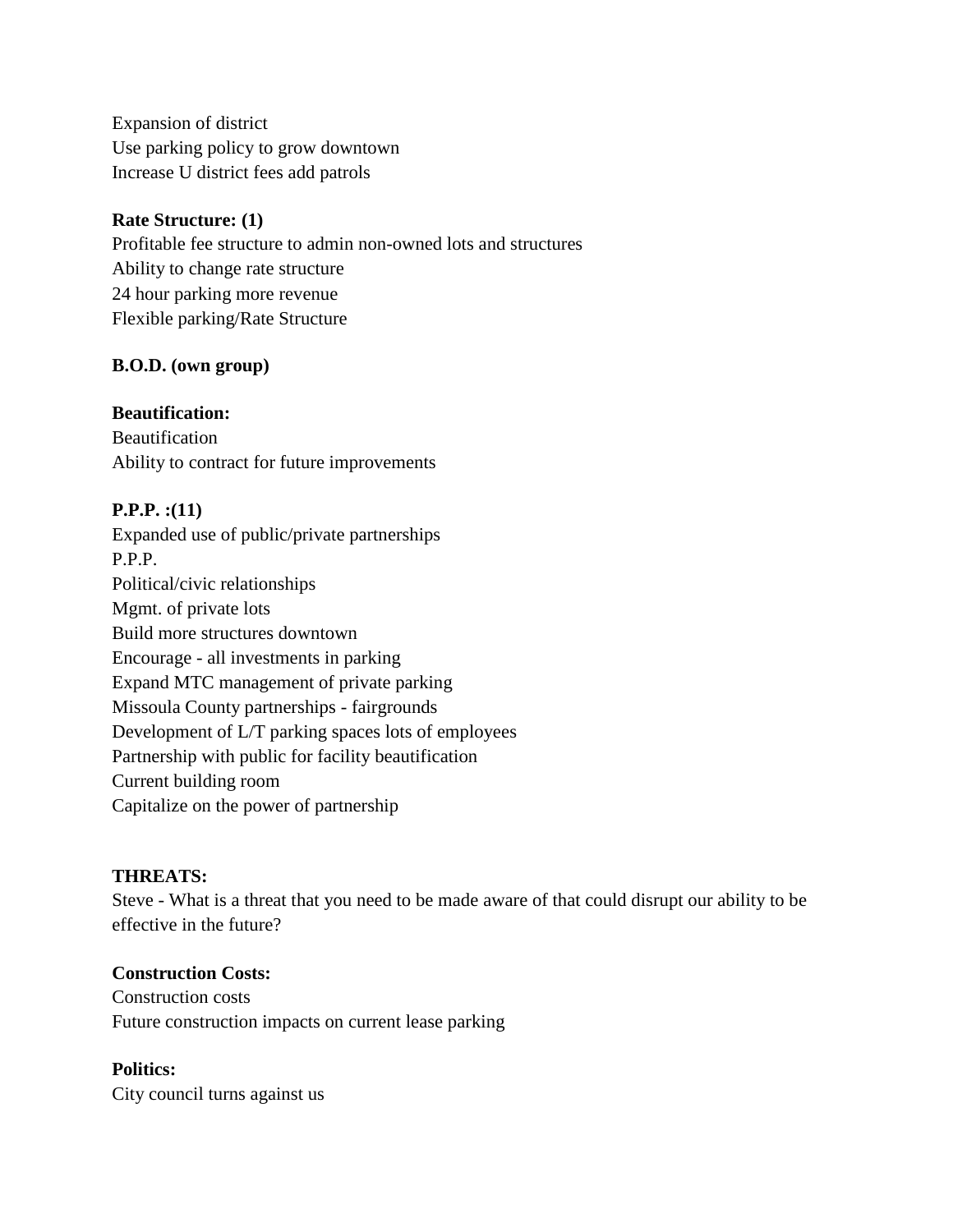City take over MPC Political climate/leadership

## **Supply Constrictions:**

Loss of inventory Lack of structured parking Growth exceeds our resources

## **Technology:**

Dependency on technology Technology advances Hacked payment system Advances in tech make ours obsolete

## **Economy:**

Economic resources Economy takes downturn Economic downturn \$5.00 a gal/gas Unstable economy Economic recession

## **Threats to D.T.:**

Public really isn't coming down town due to meters Downtown is no longer "cool" UBER Private transport companies (uber, lyft) Business leaving downtown Large scale business exodus Threatened retail business Changing retail patterns New Southgate mall draws people away High level of customer dissatisfaction with LUKE surfaces continues

## **Liability:**

Liability Structure failure Lawsuits Safety and Security Security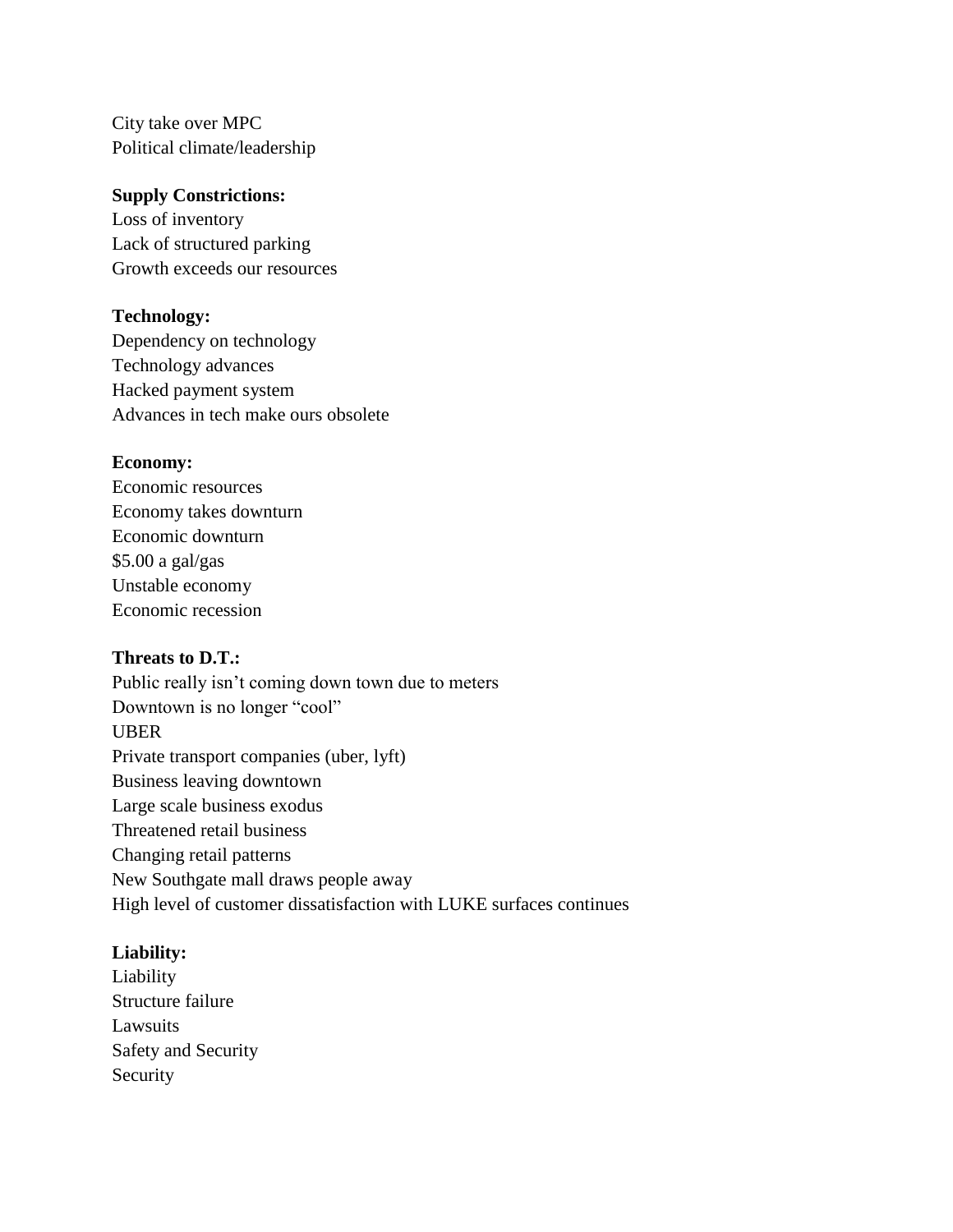# **PART TWO:**

Steve - Each person gets to write a 1, 2, or 3 for the three areas that you think the org. Should focus on for the next 36 months.

## **FOCUS FOR 36 MONTHS:**

Steve - The main focus for the next 36 months is:

Technology - 10 (o) + 2 (w) = 12  $P.P.P = 11$ Jurisdiction Expansion  $=(7)$ Public Outreach =  $5$  (o) + 2 (w) = 7

Rate Structure

## **FOCUS 12 MONTHS:**

Staffing Data modeling Rate Structure - expand weekends/hrs, quick stop Technology

#### **DISCUSSION:**

Joe - Technology has carried us to this point but it is also a weakness and a threat. It needs to provide enough information and management from our staff. Needs to not be hacked.

Pat - I agree with Joe.

The main things to focus on are - technology, then public private partnerships, then jurisdiction expansions.

Steve: the fewer things you have to focus on the more effective you will be. Take on three. Definitely not more than four.

Tiffany - I wanted to put outreach down but I didn't. It has come up a lot and it is very important that our outreach improves. We have a dedicated staff member who is also working on marketing and our marketing campaign. We have a Facebook page, she is doing posters, and pay by phone marketing. The city has a contract with M-CAT and we would to go and talk to Ginny about doing short PSA's about parking and using the meters. Can pay tickets online using our flex port site. The marketing we have been hitting hard and want to continue. We are making it a priority and want to make it happen. I have been concerned with how things are going and we are going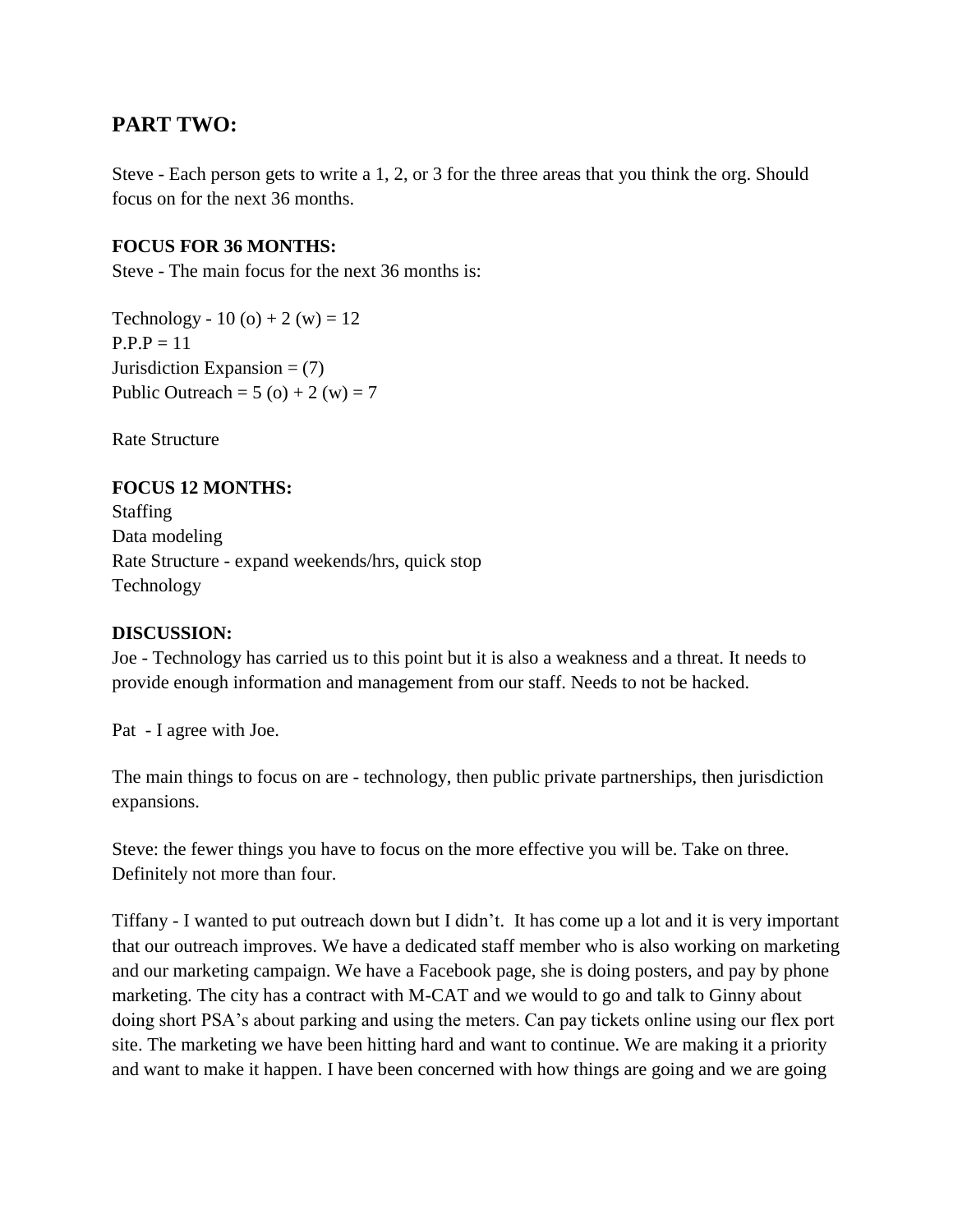to change it. Our meters will be marked next week. We will work on the GIS maps. It is a concern that has come up and we are addressing it and we want your thoughts and suggestions.

John -Yay! It's exciting to me to hear that you are excited about marketing.

Tiffany - It makes our job easier because we can point the public to that information.

Rod - More than internet outreach. Will let us interface with the public about new technology that is coming up.

Heidi - I am interested in social justice we are great with disabilities but not good about economic needs. There is a feeling about the man is coming down on. I think we need to keep an eye on this. We need to be responsive to the general public or we will wish we had been.

Rod - There are a lot of programs downtown that allow us to give entities free parking.

Tiffany - As part of that marketing strategy when people want to know what that money goes to maybe say that on the ticket or on a flyer.

Rod - I want to do some radio PSAs about that too.

Pat - Rate structure - economics to make it easy for people to want to come downtown and be downtown.

Steve - In the next 12 months are there three things that we should focus on that we haven't addressed.

Tiffany - Staffing is going to be a huge part of that. In order to field more calls, address maintenance, etc. Should consider before 3 years. Opens it up in knowing what we can do in the next 3 years.

John - Developing key models. At this point in time what is our ability to grow? The modeling is what will help us to know what we can accomplish in three years. We literally just got modeling.

Tiffany - Rate Structure includes quick stop, 24 hours, etc. It encompasses all of that.

Rod - A potential hotel in the Mercantile, The conference center - those will have to be gated and paid.

Pat - I would throw technology on there as well. On the one year plan as well as the 3 year plan.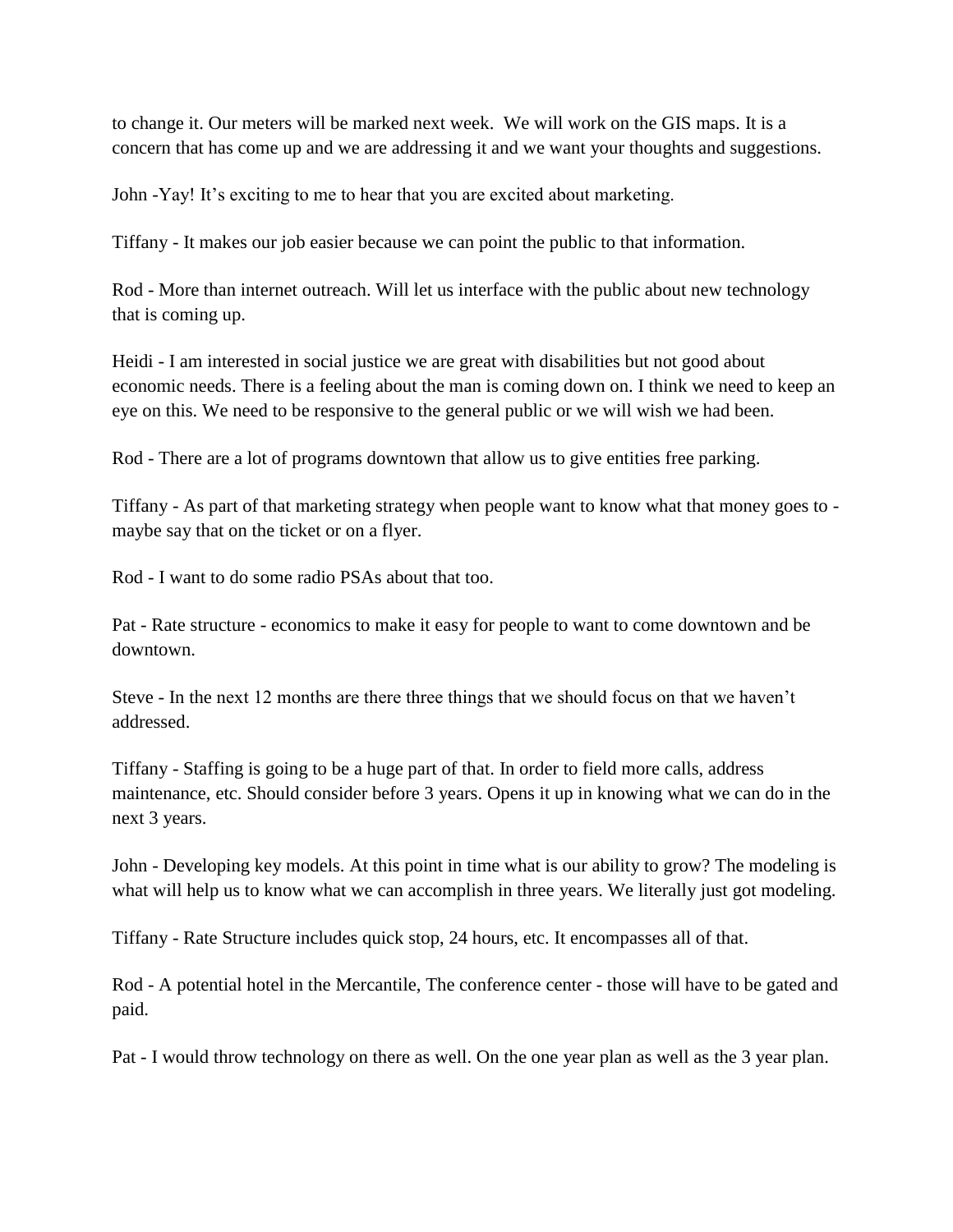Rod - The ability to manage additional structures - we will probably be involved in those structures. I want that well-oiled before any of those structures roll out. Cover spaces and parts of the day. Parts of that has to roll out within the next year.

Steve - Who is going to tackle these items?

Joe - I would like to see Rod synthesize what we heard today into a plan for one year and three years out. For areas of focus at 36 months and the one year mark.

Rod - I have a small question about jurisdiction. I'm assuming that you are thinking we need to move in that direction to help the different areas of town and be a resource for people.

Joe - All four of those pieces require action. They aren't about maintaining the status quo. Rod please bring these issues forward and take action and then check in with the Board to see if they are going in the right direction.

Steve - As long as the Board is ok giving the staff autonomy that should work.

Tiffany - Rod is the visionary. I got out of this meeting what I wanted. I know what to focus on now.

Joe - Consistent with Heidi's comment and my background. It is of great interest to me how you continue to address the difficulties of the kiosks. It is not insignificant if it gets to the City Council meeting then it is out of our control. We don't want to say this is how it is but how are we fixing it?

Rod - Some of that is not fixable.

Steve - I see outreach as a two way street.

Tiffany - I see it as a quarterly or annual stakeholder meeting. Send out surveys, ask for opinions and what we can do to make it better. What do they want to see, what are their suggestions? Marketing will make sure that they have the information to supply us with feedback.

Steve: Maybe go out to coffee with the five people that were here today.

Rod - I am good about being proactive. Example on Clay street I reached out to the guy that owns the apartments there. They already knew what was going on. Three irate men came in and by the end of the conversation he was feeding me the information. Reaching out and engaging with folks as much as you can ahead of time.